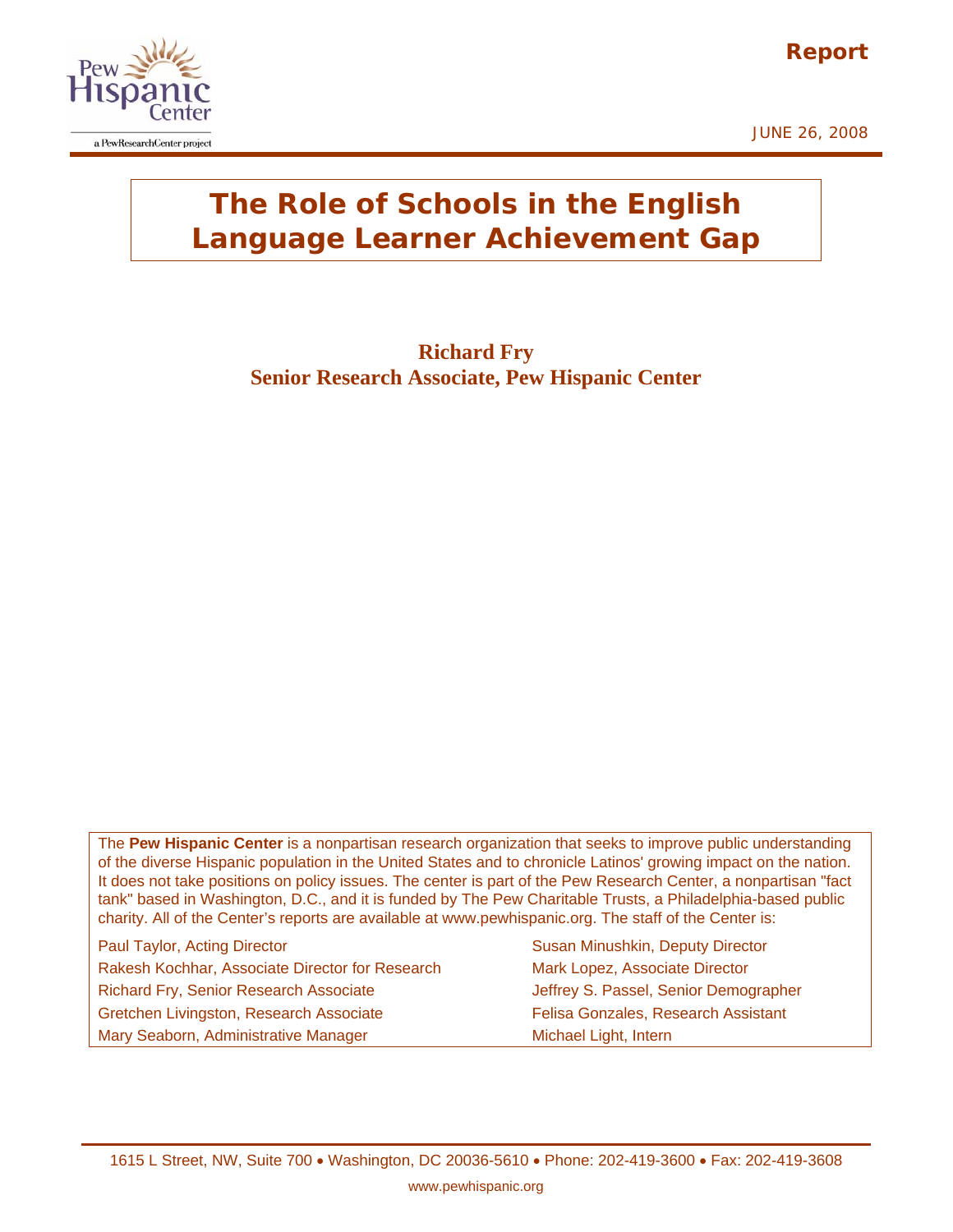<span id="page-1-0"></span>

Students designated as English language learners (ELL) tend to go to public schools that have low standardized test scores. However, these low levels of assessed proficiency are not solely attributable to poor achievement by ELL students. These same schools report poor achievement by other major student groups as well, and have a set of characteristics associated generally with poor standardized test performance—such as high student-teacher ratios, high student enrollments and high levels of students living in or near poverty. When ELL students are not isolated in these low-achieving schools, their gap in test score results is considerably narrower, according to a Pew Hispanic Center analysis of newly available standardized testing data for public schools in the five states with the largest numbers of ELL students.

About 4 million U.S. public school students received ELL services in the 2003–04 school year, accounting for 8% of all public school enrollment that year (NCES, 2006). Public schools in the states that are the focus of this report (Arizona, California, Florida, New York and Texas) educated about 70% of the nation's ELL students.

Prior analyses of assessment data uniformly indicate that ELL students are much less likely than other students to score at or above proficient levels in both mathematics and reading/language arts. This report quantifies the extent of ELL concentration in low-achieving public schools and the degree to which this isolation is associated with the large achievement gap in mathematics between ELL students and other major student groups.

The new standardized test data show that in each of the five states examined in this report about 90% of the ELL students who took the state assessment test were educated in public schools that had at least a minimum threshold number of ELL students. ELL students tended to make up either a majority or substantial minority of the student populations of these schools. For example, in the California public schools in which ELL test-takers were concentrated, they constituted 45% of all test-takers. In the other California public schools (where the number of ELL students was below the minimum threshold), ELL test-takers were just 6% of all test-takers.

In all five states investigated and irrespective of grade levels ELL students were much less likely than white students to score at or above the state's proficient level. However, when ELL students attended public schools with at least a minimum threshold number of white students, the gap between the math proficiency scores of white students and ELL students was considerably narrower, the Pew Hispanic Center analysis has found. This suggests that the lag in test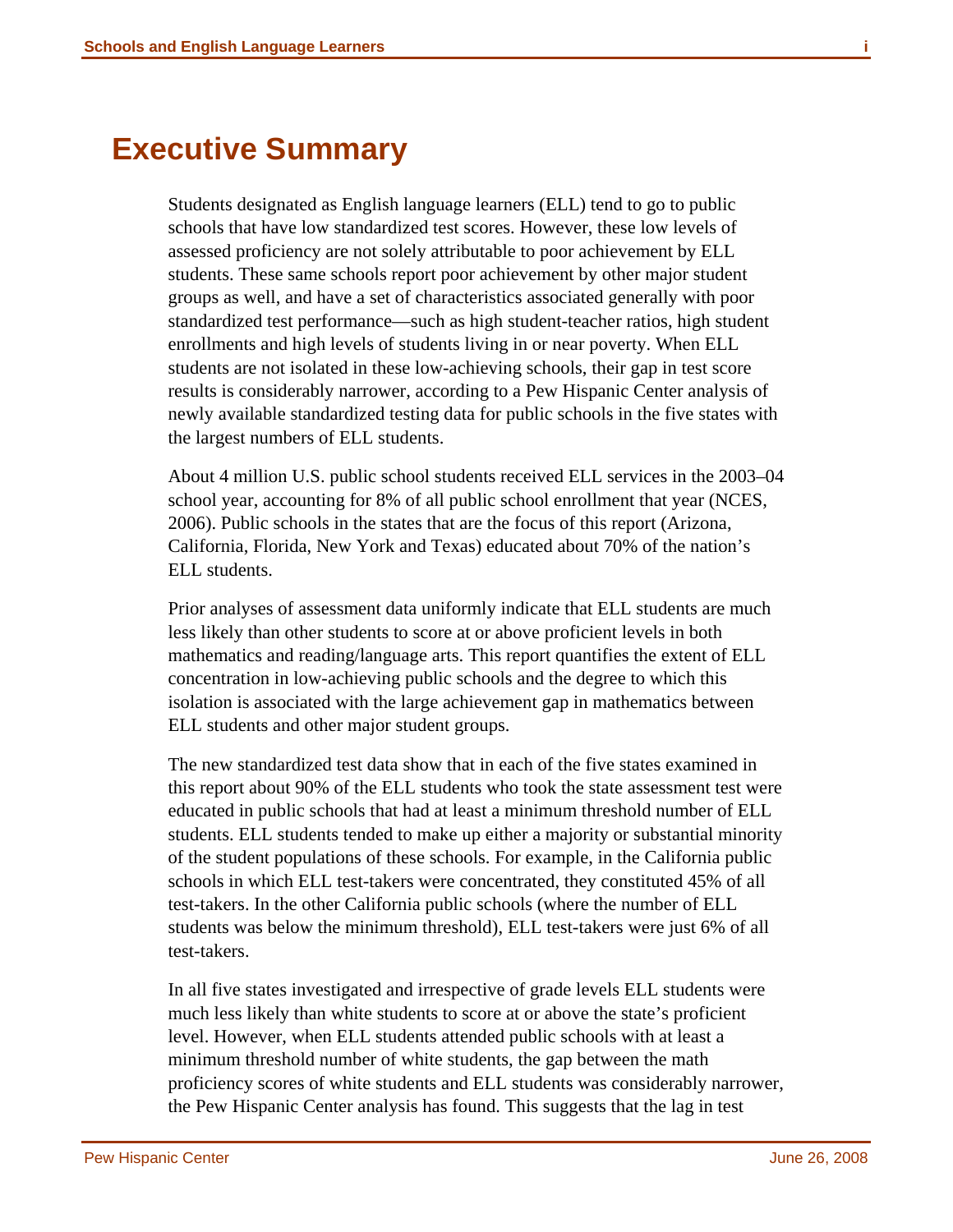score achievement of ELL students is attributable in part to the characteristics of the public schools they attend.

ELL students perform better on the state's standardized math assessment test if they attend a public school with at least a minimum threshold number of white students. For example, among eighth-grade ELL students in Florida, about 30% score at or above the proficient level in math if they attend a middle school that has a minimum threshold number of white students. Among Florida ELL eighthgraders at middle schools that do not have a sufficient number of white eighthgrade students, only about 10% scored at or above the proficient level in math.

The relatively poor proficiency levels at public schools with high concentrations of ELL students is underscored by comparing the standardized test scores of white and black students who attend the schools in which ELL students are concentrated with the scores of white and black student who attend other public schools. In California, 75% of white third-grade students who attend public schools without the minimum threshold number of ELL students perform at or above the proficient level on the state's mathematics assessment test, whereas just 67% of the white California third-graders who attend schools with the minimum threshold number of ELL students score at or above the proficient level.

The average proficiency rate in math for black third-graders who attend California public schools without the minimum threshold number of ELL third-grade students is 46%. In contrast, 34% of black third-grade students who attend California public schools with the minimum threshold number of ELL students score at or above the proficient level on the state's mathematics assessment test.

Most of this report's findings are based on analyses using three U.S. Department of Education databases. The analysis of mathematics performance on statedesigned assessments across different types of public schools utilizes the new National Longitudinal School-Level State Assessment Score Database. The NLSLSASD maintains state standardized assessment test results for every public school in a state. Because the NLSLSASD is a school-level data set, we can identify for the first time which public schools tested English language learner students and thus measure at the state level the degree of concentration of ELL students in particular schools. Using the NLSLSASD's standardized testing results by subgroup, the analysis illuminates the potential role of school isolation in student test score performance.<sup>[1](#page-2-0)</sup>

Previous Pew Hispanic Center analyses of standardized testing data for public schools revealed a large achievement gap between ELL students and other

<span id="page-2-0"></span><sup>&</sup>lt;sup>1</sup> The NLSLSASD has also recently been used to investigate the effects of racial/ethnic isolation on minority student achievement (Harris, 2006).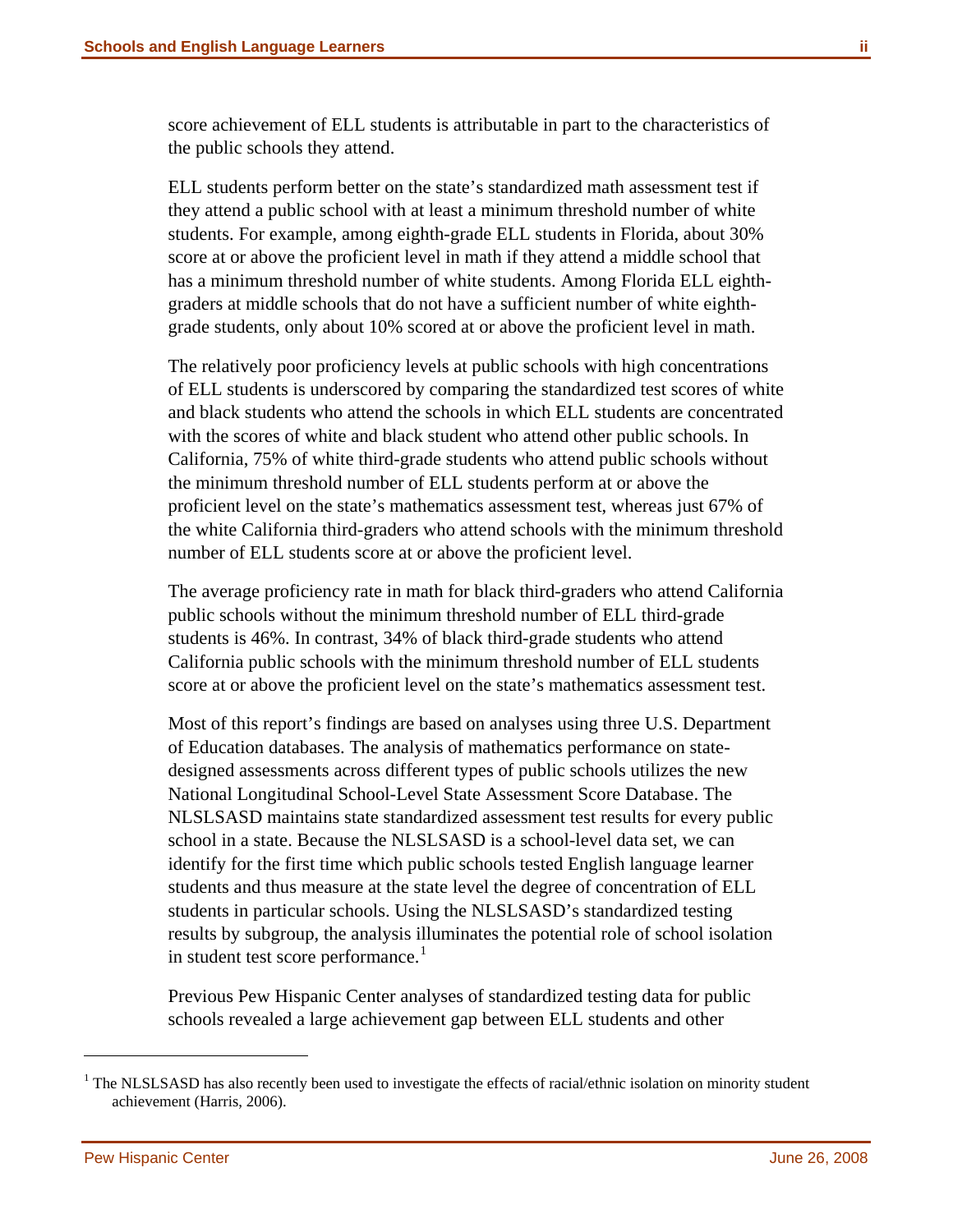students in math and reading proficiency (Fry, [How Far Behind in Math and](http://pewhispanic.org/files/reports/76.pdf)  [Reading are English Language Learners?,](http://pewhispanic.org/files/reports/76.pdf) Pew Hispanic Center, June 6, 2007), and that black and Hispanic students are increasingly isolated from white students in the public schools (Fry, [The Changing Racial and Ethnic Composition of U.S.](http://pewhispanic.org/files/reports/79.pdf)  [Public Schools,](http://pewhispanic.org/files/reports/79.pdf) Pew Hispanic Center, Aug. 30, 2007). This report builds on those findings by illustrating that the educational isolation of ELL students is associated with the math proficiency gap between English language learners and other students. It also shows that white and black students who attend the public schools in which ELL students are concentrated are doing worse than their peers who attend public schools with few English language learner students.

Among the report's other key findings:

- Nationally, the English language learner student population is expected to grow rapidly. The projected number of school-age children of immigrants will increase from 12.3 million in 2005 to 17.9 million in 2020, accounting for all the projected growth in the school-age population.<sup>[2](#page-3-0)</sup> A significant portion of these children of immigrants will likely require ELL services.
- In the five states with large ELL student populations, the proportion of ELL students scoring at or above the proficient level on the state mathematics test is often below the proportion of black students scoring at or above the proficient level. For example, in Texas 22% of ELL eighthgraders scored at or above the proficient level on the math assessment, compared with 44% of black eighth-graders.
- In both elementary grades and middle school grades in these states, ELL students are much less likely than white students to score at or above the proficient level in mathematics. The measured gaps are in the doubledigits. For example, in Florida 45% of ELL third-graders scored at or above the proficient level on the math assessment, compared with 78% of white third-graders, yielding a white-to-ELL gap of 34 percentage points.
- ELL students who took the state mathematics assessment were heavily concentrated in the public schools that had to disclose publicly the English language learner testing results — that is, public schools with a minimum threshold number of ELL students taking the test. White test-takers and black test-takers were much less concentrated in the public schools reporting ELL testing outcomes. For example, in New York more than 90% of the fourth-grade ELL students taking the math test attended the 763 elementary schools that reported their test scores. The New York

<span id="page-3-0"></span><sup>&</sup>lt;sup>2</sup> See **Passel and Cohn** (2008) for U.S. population projections to 2050.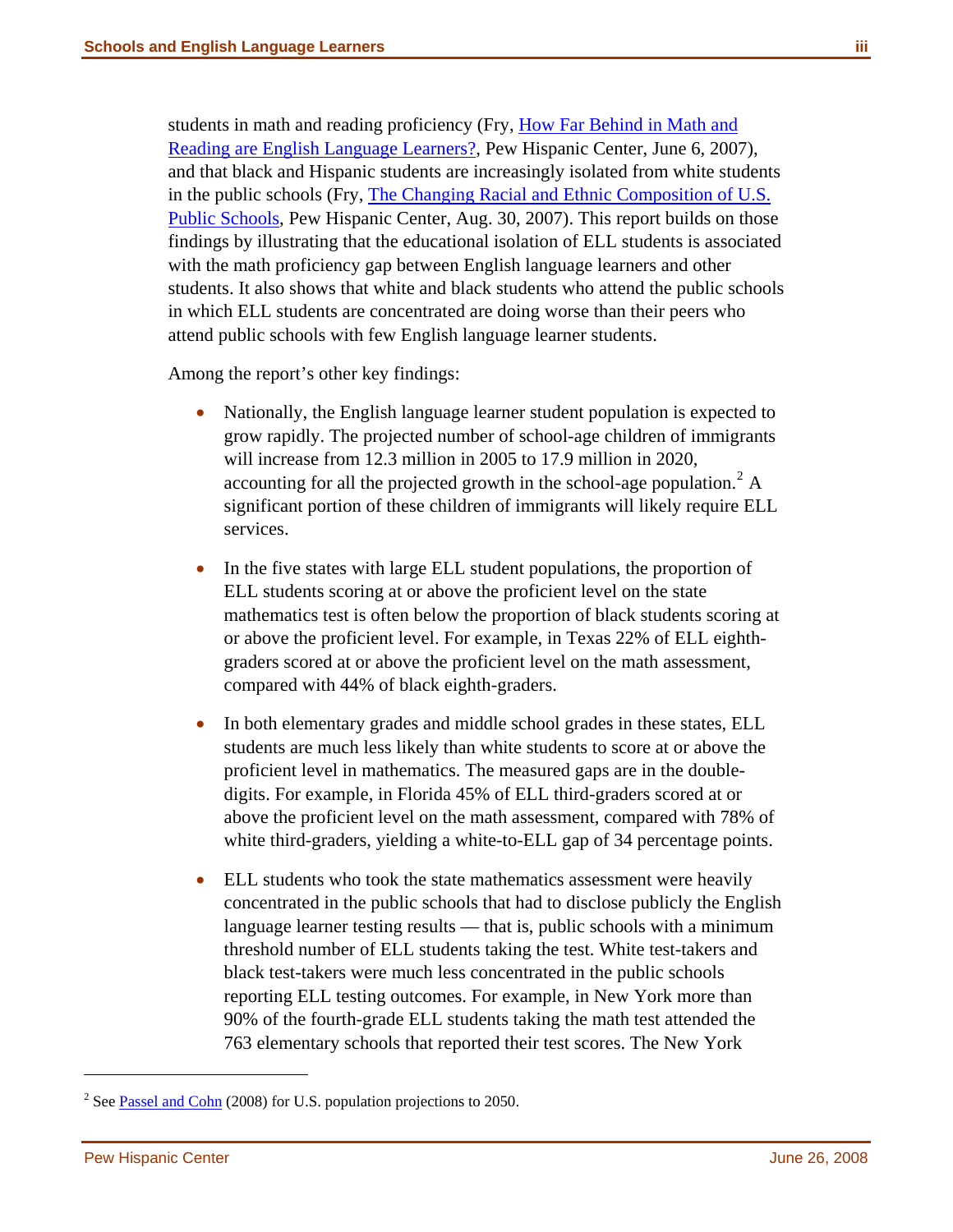public schools that reported results for ELL fourth-graders educated less than 20% of white fourth-grade test-takers in the state and slightly more than half of black fourth-grade test-takers.

- In the five states with large ELL student populations, the public schools in which ELL test-takers are concentrated are much more likely to be central city schools.
- The public schools in which ELL test-takers are concentrated have a much higher enrollment, on average, than other public schools in the state.
- The middle schools in which ELL test-takers are concentrated have, on average, significantly higher student-to-teacher ratios than other public schools in the state.
- The public schools in which ELL test-takers are concentrated have, on average, a substantially greater proportion of students qualifying for free or reduced-price school lunches.
- The public schools in which English language learner students are concentrated are significantly more likely to be designated Title I schools. A Title I school has a student body with a large proportion of economically disadvantaged students and receives additional federal funding. For example, in Arizona 92% of the schools that reported test results for ELL students on the third-grade math assessment were eligible for Title I funds. Of the other Arizona elementary schools, half were Title I-eligible.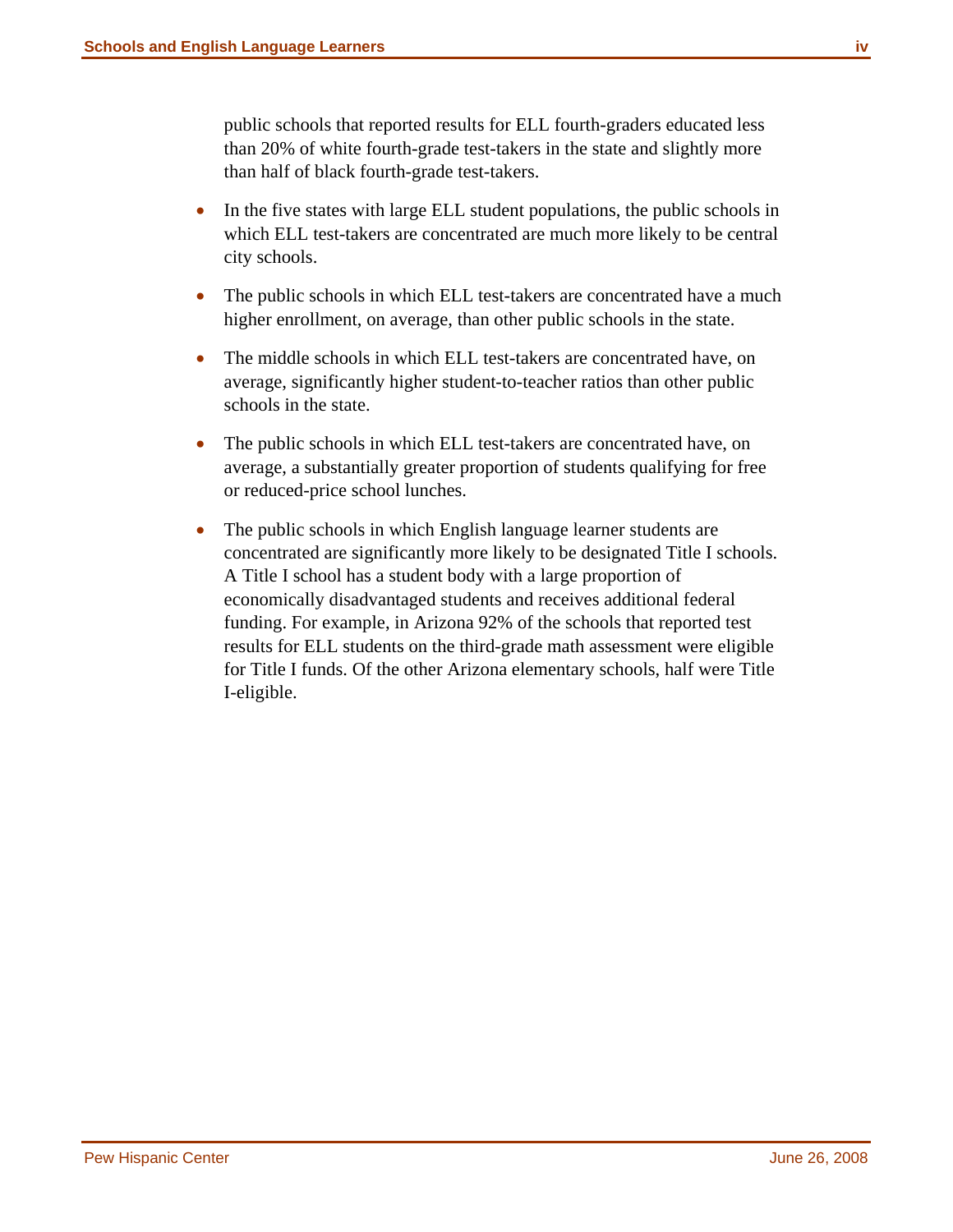#### <span id="page-5-0"></span>**About the Author**

Dr. Richard Fry is a senior research associate at the Pew Hispanic Center. He has recognized expertise in the analysis of U.S. education and demographic data sets and has published more than 35 articles and monographs on the characteristics of U.S. racial, ethnic and immigrant populations. Before joining the Pew Hispanic Center in 2001, he was a senior economist at the Educational Testing Service.

#### **A Note on Terminology**

The terms "white" and "black" refer to the non-Hispanic components of those students.

#### **Recommended Citation**

Richard Fry. *The Role of Schools in the English Language Learner Achievement Gap.* Washington, DC: Pew Hispanic Center, June 2008.

#### **Acknowledgments**

Several individuals have assisted in producing and editing this report. Felisa Gonzales efficiently formatted the charts and tables. Mark Lopez and Susan Minushkin edited early drafts and provided helpful suggestions. Michael Light assisted in number checking the report.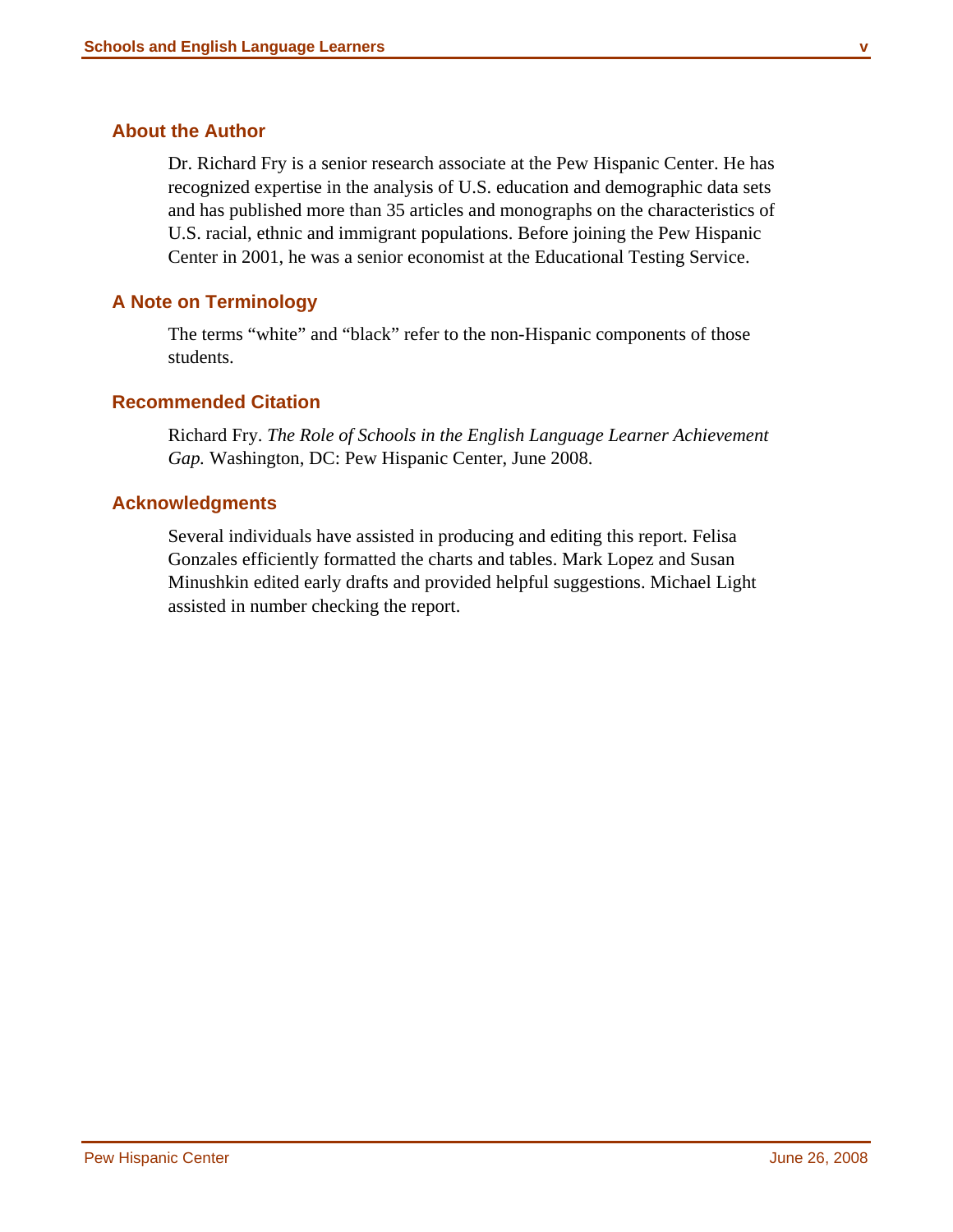#### <span id="page-6-0"></span>**Contents**

| 5. Math Achievement at ELL Reporting Schools for White and Black Students |
|---------------------------------------------------------------------------|
|                                                                           |
|                                                                           |
|                                                                           |
|                                                                           |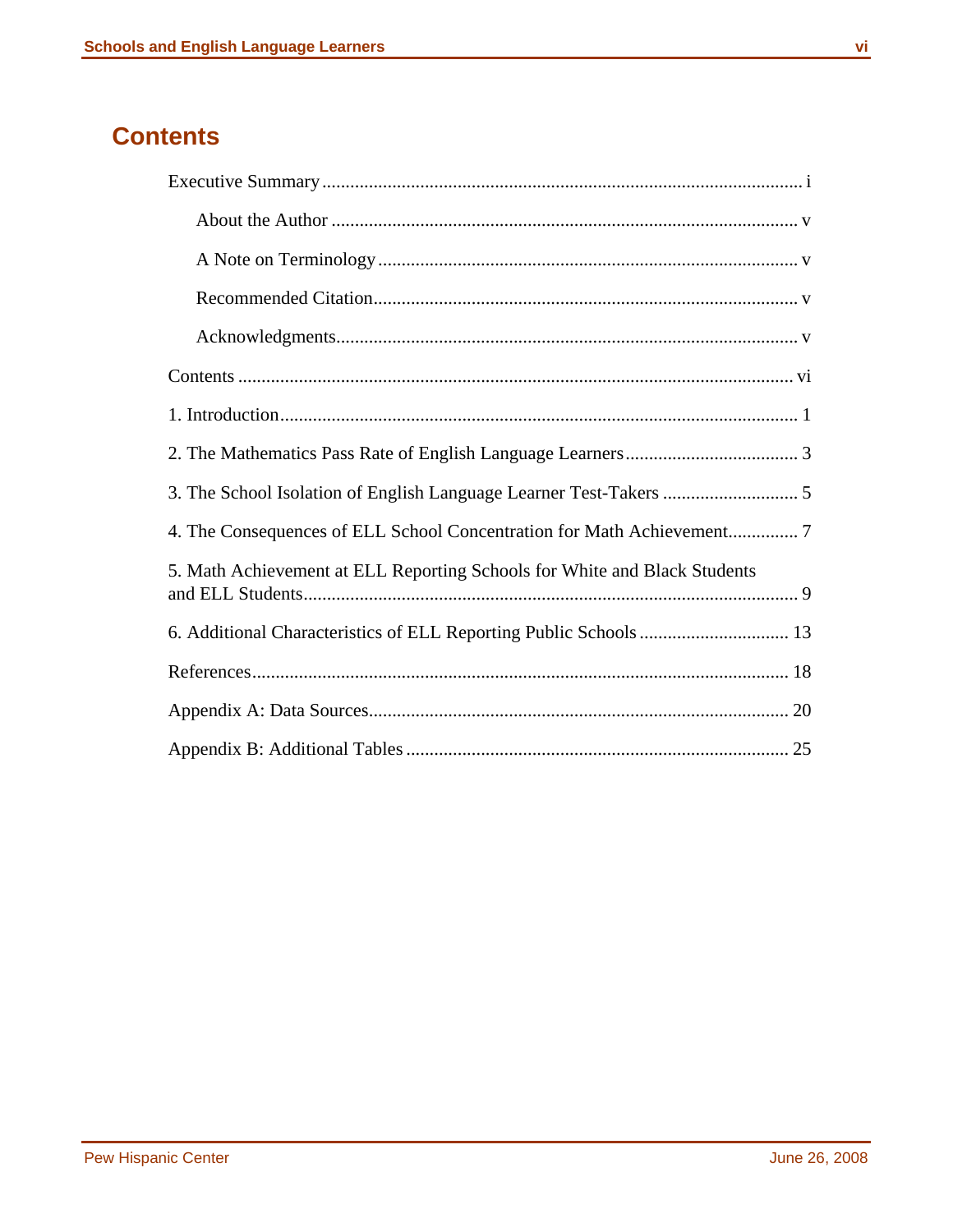### <span id="page-7-0"></span>**1. Introduction**

English language learners (ELL) have been and will likely continue to be one of the fastest-growing student groups in the nation's public schools. Although ELL students are not identical to limited English-speaking students, the percentage of

school-age children with limited English speaking abilities nearly doubled from from 2.8% in 1979 to 5.4% in 2005 (NCES, 2007c), reflecting increased immigration to the U.S. Looking to the future, the Pew Hispanic Center projects that the number of school-age children will increase by 5.4 million from 2005 to  $2020$ .<sup>[3](#page-7-1)</sup> All of the growth will be composed of children of immigrants (Table 1). Since about one-in-five school-age children of immigrants have limited English-speaking abilities, compared with one-in-100 native-born children of native-born parents (Federal Interagency Forum on Child and Family Statistics, 2005), the number of enrolled children with limited English-speaking abilities will likely continue to increase.

#### **Terminology in This Report**

"Limited English-speaking" students refers to Census Bureau data on students who report speaking a language other than English at home and who say they speak English "well," "not well" or "not at all." English language learner (ELL) students are designated by public schools as students who cannot excel in an English language classroom. Designation procedures vary across states and school districts but often include a test of the student's English reading and writing skills as well as listening and speaking abilities.

|          | Table 1<br>Projected U.S. School-Age Population, 2005 and 2020, by Generation |              |     |                                                                                                                          |                                     |        |  |  |  |  |
|----------|-------------------------------------------------------------------------------|--------------|-----|--------------------------------------------------------------------------------------------------------------------------|-------------------------------------|--------|--|--|--|--|
|          | Total                                                                         | Foreign Born |     | U.S.-Rorn of<br><b>Foreign-Born Parents</b>                                                                              | U.S.-Born of<br>Native-Born Parents |        |  |  |  |  |
| 2005     | 53,038,520                                                                    | 2.911,394    | 5%  | 9,431,423<br>18%                                                                                                         | 40,695,703                          | 77%    |  |  |  |  |
|          |                                                                               |              |     |                                                                                                                          |                                     |        |  |  |  |  |
| 2020     | 58,474,685                                                                    | 3.965,640    | 7%  | 13,905.491<br>24%                                                                                                        | 40,603,553                          | 69%    |  |  |  |  |
|          |                                                                               |              |     |                                                                                                                          |                                     |        |  |  |  |  |
| Increase | 5,436,164                                                                     | 1.054.246    | 19% | 82%<br>4,474,068                                                                                                         | $-92.150$                           | $-2\%$ |  |  |  |  |
|          | Source: Pew Hispanic Center, unpublished estimates                            |              |     | Notes: School age refers to 5 to 17-year-olds. In this table, people born in Puerto Rico are classified as foreign born. |                                     |        |  |  |  |  |

Schools will designate many, if not most, of these children as English language learners. These decisions will depend on individual school and school district policies rather than a single nationally accepted definition of English language learners. Nevertheless, the nature of the future growth of children in public

<span id="page-7-1"></span><sup>&</sup>lt;sup>3</sup> Unpublished projections by Pew Hispanic Center Senior Demographer Jeffrey Passel. The wider population projections and methodology were reported in **Passel and Cohn** (2008).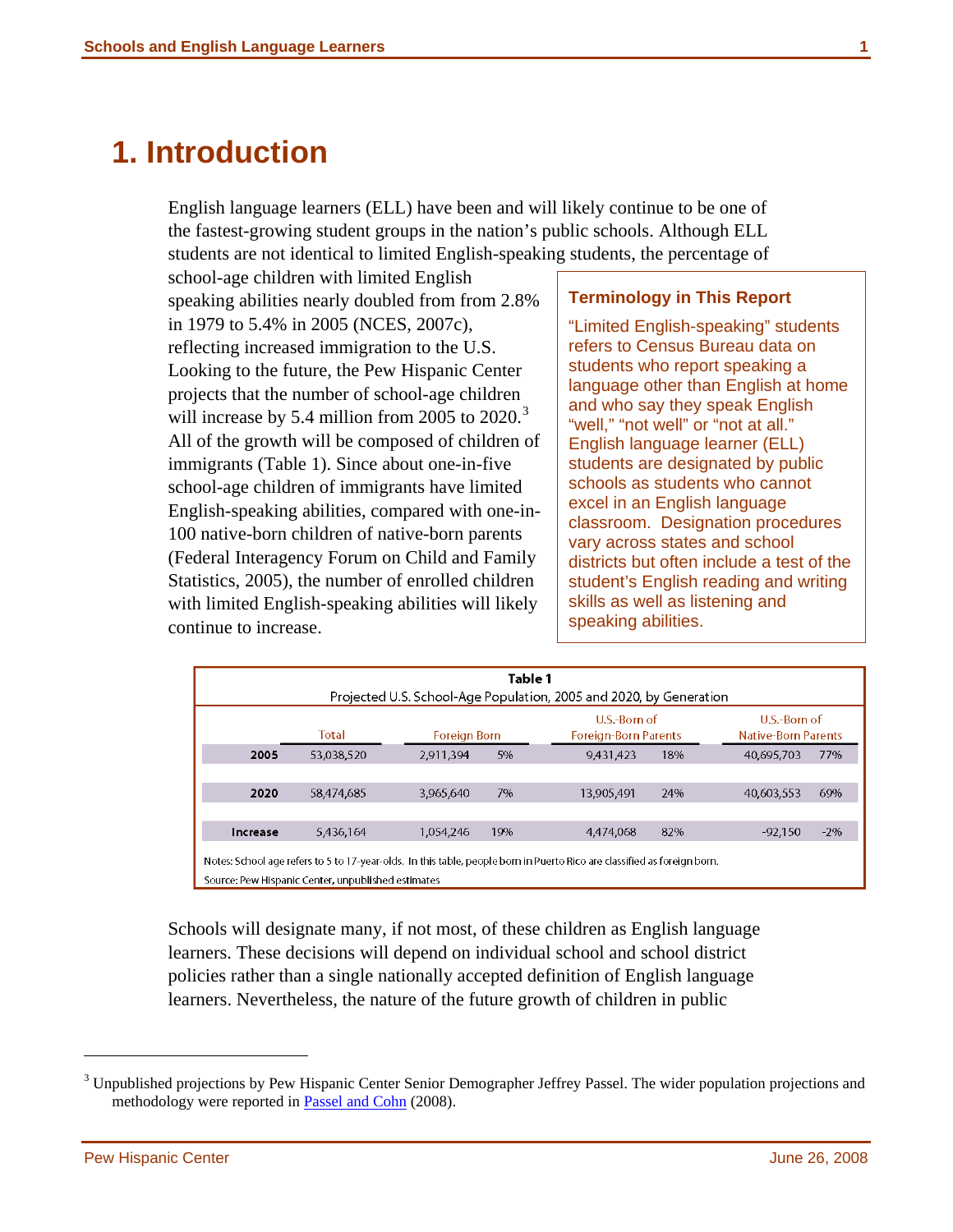schools indicates that the ELL student population is likely to continue to increase in size.

The continued growth of the ELL student population will present large challenges for some public schools and school districts in meeting requirements of the No Child Left Behind Act. NCLB mandates that all groups of students, including ELLs, meet state proficiency standards in mathematics and reading by 2014. Recent results from national and state assessments indicate that ELL students are among the groups least likely to meet state proficiency standards. One of the fastest-growing groups of students is also one of the lowest-achieving student groups in both mathematics and reading.

This report uses newly available school-level assessment data (the National Longitudinal School-Level State Assessment Score Database) to identify one significant source of the relatively poor academic achievement of ELL students: the schools that ELL students attend. Until recently, it was possible to compare ELL students' academic achievement with other students' performance based only on their assessment test scores statewide. As a result of the assessment test mandates of NCLB and the requirement that the test results be publicly disclosed, it is now possible to know in which public schools ELL students are enrolled and how well they performed on math and reading assessment tests compared with other students in the same school.

This report examines the contribution of low-achieving public schools to the relatively poor academic achievement of ELL students. It quantifies the extent of concentration of ELL students who take the assessment tests in particular public schools. It then demonstrates that part of the ELL achievement gap is due to the concentration of ELL test-takers in particular schools.

Using the school-level assessment data, the report also shows that white and black test-takers scored lower if they were educated at public schools in which ELL students were concentrated. Finally, it examines possible explanations for the relatively low overall achievement levels at public schools in which ELL students were concentrated by examining some of the other characteristics of these public schools.

The assessment data analyzed is the National Longitudinal School-Level State Assessment Score Database. Funded by the U.S. Department of Education, the NLSLSASD collects the state testing results from about 90,000 public schools and records them in a uniform format. The most recent year available is assessment data from the 2004–05 school year. Further details on the NLSLSASD are discussed in Appendix A.

More than two-thirds of ELL students were educated in six large states: California, Texas, New York, Florida, Illinois and Arizona. The analysis of ELL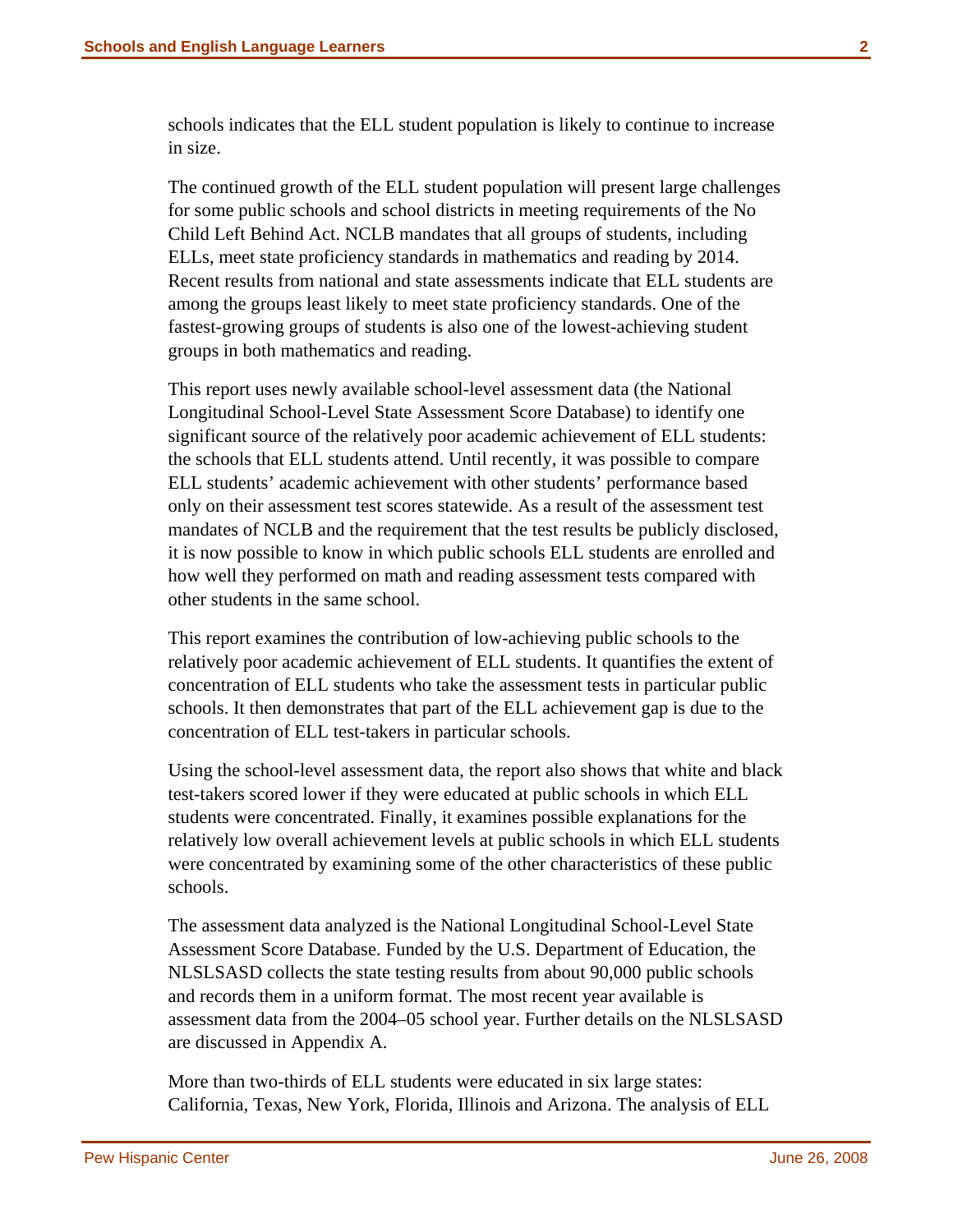<span id="page-9-0"></span>achievement in this report focuses on ELL assessment test-takers in these six states. In the NLSLSASD, very few Illinois public schools reported their ELL assessment test scores and thus Illinois was excluded from the analysis.

NCLB mandated annual statewide tests for students in grades 3 through 8 beginning with the 2005–06 school year. The analysis presented in this report examined proficiency scores for those six grades. For simplicity of presentation, results for an early elementary grade (typically grade 3) are reported as well as a middle school grade (typically grade 8).<sup>[4](#page-9-1)</sup>

Since analyses of ELL students' performance on assessment tests indicate that ELL students demonstrate greater proficiency in mathematics than in reading/English language arts and do not trail as far behind their white and black peers in math proficiency compared with reading/English language arts proficiency, this analysis exclusively examines mathematics achievement.

Even though the NLSLSASD collects data from all 50 states, it is important to note that each state designs and administers its own mathematics assessment and determines the proficiency level necessary to meet the state standard. All students within a state were administered the same mathematics assessment and thus comparisons of the percentage of test-takers at or above the proficient level within a state are valid. However, because students from different states were administered different tests and proficiency levels vary across states, student performance and achievement gaps cannot be compared across states.

### **2. The Mathematics Pass Rate of English Language Learners**

In the wake of the NCLB legislation, several recent analyses have examined the measured school achievement of English language learners (ELLs) at both the national and state level (Batalova, Fix and Murray, 2007; [Fry, 2007](http://pewhispanic.org/files/reports/76.pdf)). In both reading and mathematics, a majority of ELL students who took assessment tests scored below proficiency standards. Furthermore, ELL test-takers were far behind the other major racial/ethnic groups in measured achievement in elementary school. The gaps with other major racial/ethnic groups widen from elementary grades to eighth grade.

<span id="page-9-1"></span> $4 \text{ In the } 2004-05 \text{ school year, not all states had begun assessing students in all grades from } 3 \text{ to } 8.$  For the elementary grades, grade 3 results are reported for all states except for New York, in which grade 4 results are reported. For the middle school grades, grade 8 results are reported except for California, in which grade 7 results are reported.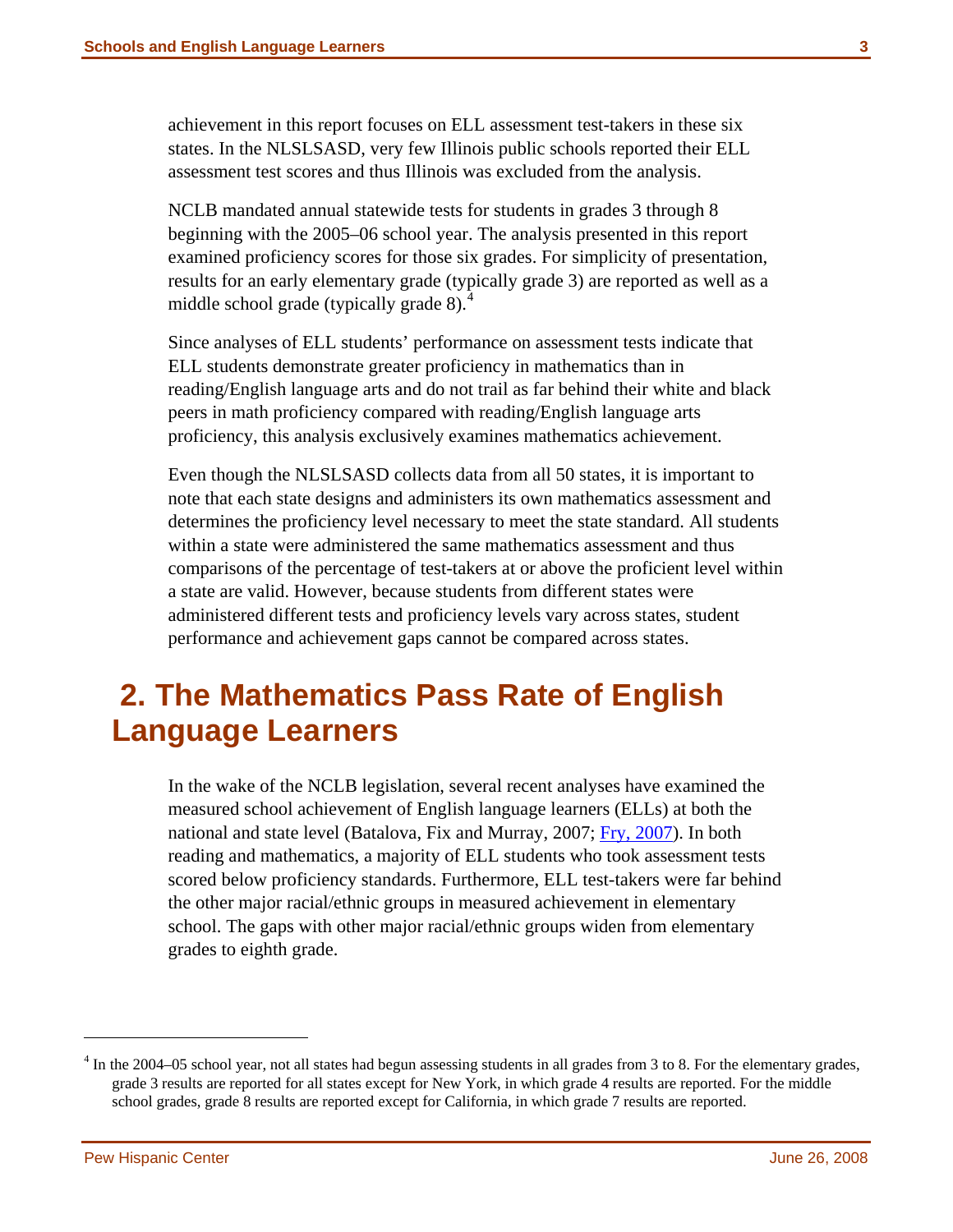

For the five states with large ELL student populations studied in this report, Figure 1 illustrates the difference in the share of white test-takers who scored at or above each state's proficient level in mathematics and the share of ELL testtaking students who scored at or above the proficient level (or the difference in the "proficiency rates" on the mathematics assessment). For example, according to the 2004–05 NLSLSASD, 49% of Arizona grade 3 ELL test-takers met or exceeded the Arizona math standard on Arizona's Instrument to Measure Standards (AIMS).<sup>[5](#page-10-0)</sup> Nearly 84% of grade 3 Arizona white test-takers met or exceeded the standard. Thus, Arizona ELL test-takers trailed their white counterparts by 35 points, or the difference in white and ELL grade 3 math proficiency rates was 35 points in Arizona.<sup>[6](#page-10-1)</sup> In all five states, the measured mathematics achievement difference increases from the early elementary grade (typically grade 3) to the middle school grade (typically grade 8).

<span id="page-10-0"></span><sup>&</sup>lt;sup>5</sup> The NLSLSASD, being a school-level data set, records the percentage of test-takers in each public school who meet or exceed state-designated assessment cut points. The state aggregate "proficiency rate" for group i is simply the weighted average of the public schools' proficiency rates for group i, where the weight is the number of group i's test-takers in a public school. That is, school proficiency rates with larger numbers of group i test-takers receive more weight in state aggregate "proficiency rates."

<span id="page-10-1"></span> $6$  It should be noted that when comparing ELL test-takers to the major racial/ethnic groups of test-takers, one is not comparing mutually exclusive groups. That is, ELL status is not a racial/ethnic category. An ELL test-taker's performance is included in both the ELL group and one of the major racial/ethnic groups. ELL is a public schooldesignated status, and school administrative data sources do not reveal the race or ethnicity of ELL test-takers. So, fundamentally, we do not know the exact overlap between the ELL test-takers and racial/ethnic groups of test-takers. However, Census Bureau data suggest that the overlap between public school students with limited English-speaking abilities and white public school students and black public school students is quite minimal. Nationally, only about 1 percent of white public school students have limited English-speaking abilities. A similar percentage applies to black public school students. This suggests that nationally most white and black test-takers are not also ELL test-takers. Granted, in the five large ELL states examined in this report, there is probably more overlap between white and black test-takers and ELL test-takers than is the case nationally, but it is still likely not to be extensive.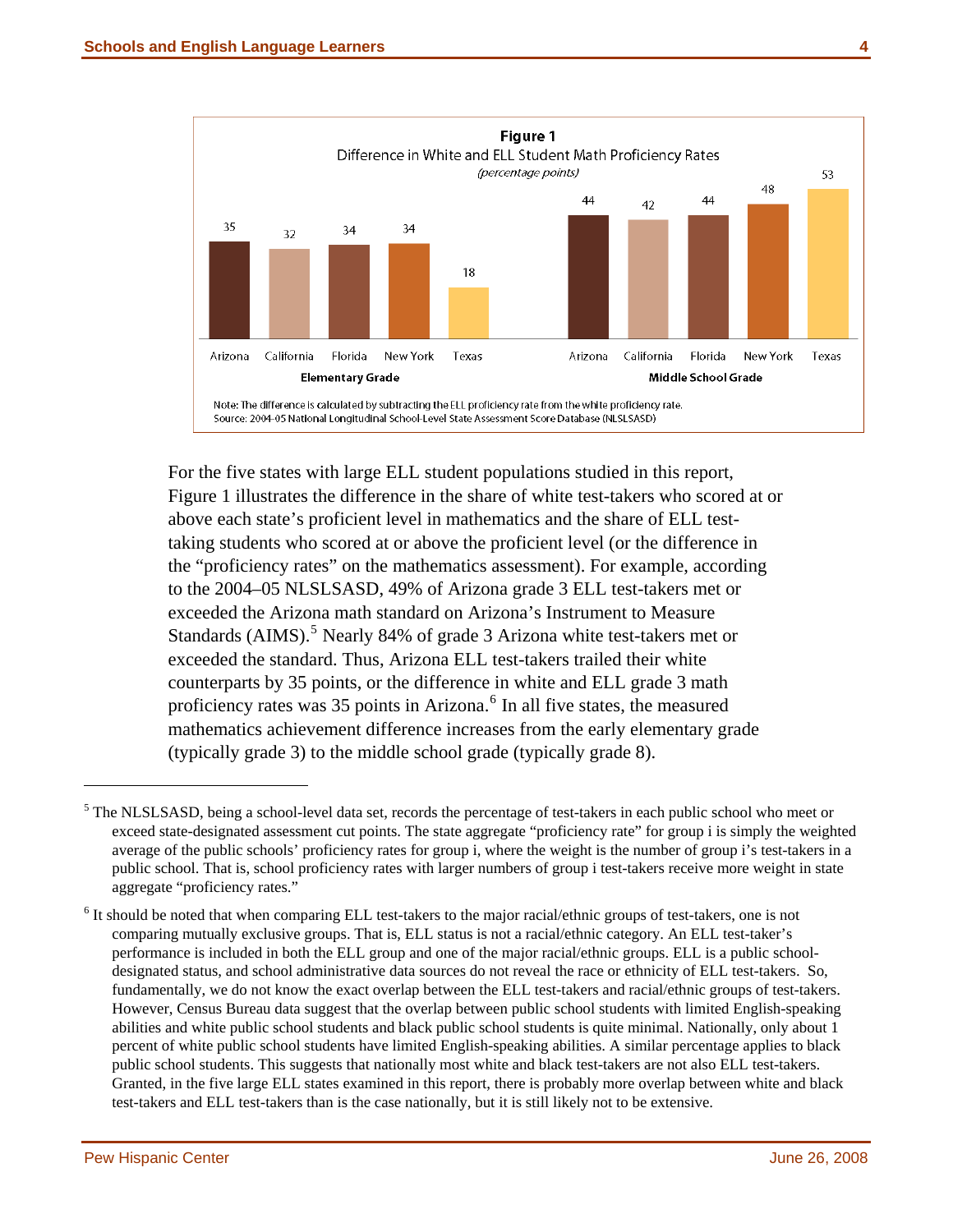<span id="page-11-0"></span>

In the 2004–05 NLSLSASD, the ELL test-takers often trail black test-takers in measured math proficiency (Figure 2). In grade 3 math in California and Texas, ELL test-takers were more likely than their black counterparts to meet or exceed the state standard, but otherwise ELL test-takers trailed their black peers. [Fry](http://pewhispanic.org/files/reports/79.pdf)  [\(2007\)](http://pewhispanic.org/files/reports/79.pdf) reported large differences between standardized test scores for black and ELL students, based on an analysis of data from the 2005 National Assessment of Educational Progress (NAEP).

## **3. The School Isolation of English Language Learner Test-Takers**

One common explanation for the lagging math achievement of ELL students is that these students tend to have different income, demographic and family characteristics than do other students. This report focuses on another set of differences between ELL students and other students — the differences in the characteristics of the schools they attend.

Nationally, ELL students do not attend the same public schools as other students. At the elementary level, almost 70% of ELL students were educated in about 5,000 elementary schools, about 10% of the nation's roughly 50,000 elementary schools. Only 13% of all elementary school students were enrolled in these 5,000 schools. Nearly half of the nation's elementary schools educated no ELL students (Cosentino de Cohen, Deterding and Clewell, 2005).

It is not surprising that ELL students are concentrated in a subset of public schools, given the geographic concentration of students with limited Englishspeaking abilities. Census data show that almost 70% of public school students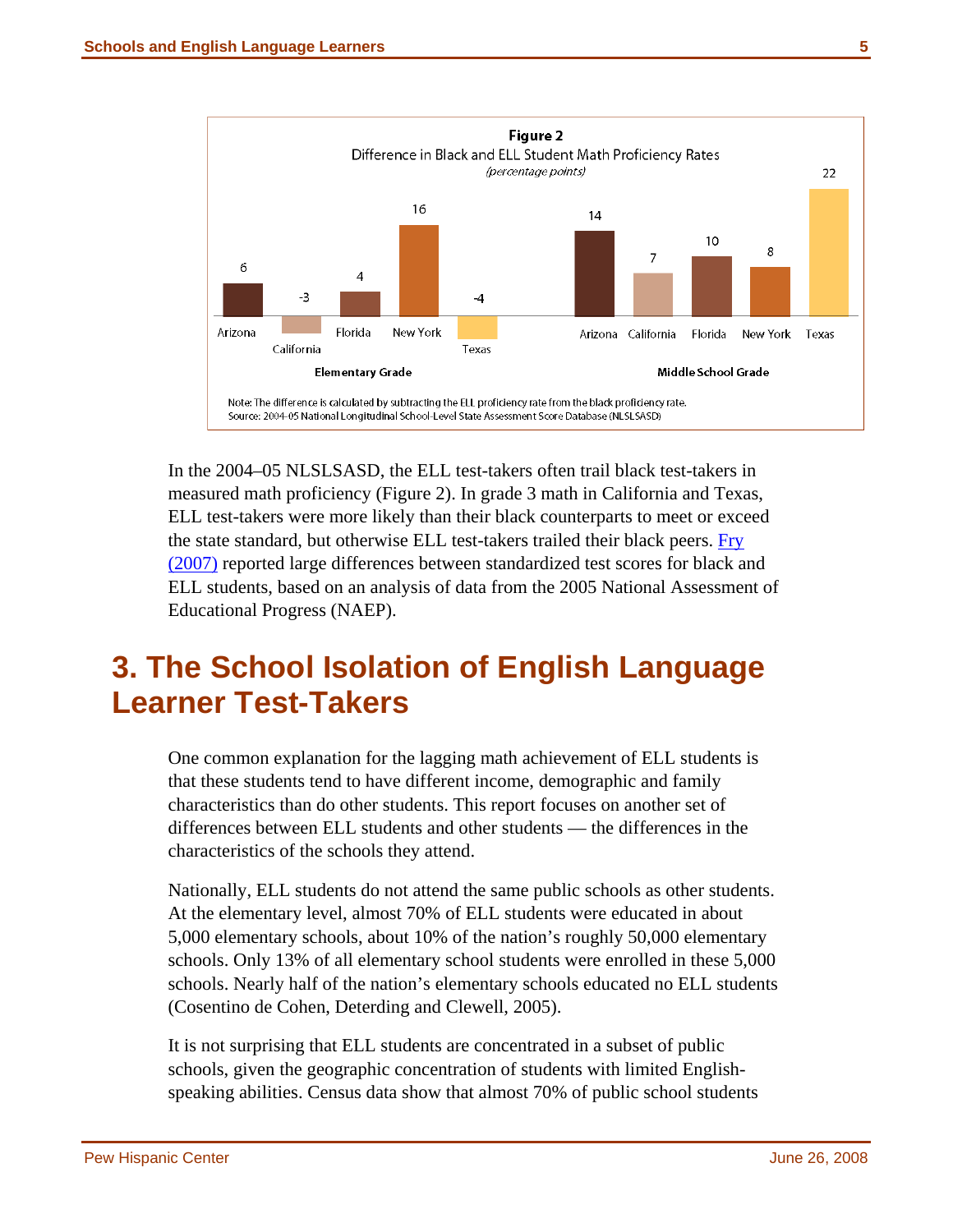

with limited English-speaking abilities reside in the six states with large ELL student populations (California, Texas, New York, Florida, Illinois and Arizona).

The NLSLSASD shows that ELL students who took proficiency assessment tests in each state were highly concentrated in a subset of elementary schools and middle schools. This report refers to that subset of schools as "ELL reporting schools."<sup>[7](#page-12-0)</sup> For example, among third-grade math test-takers in California, 96% of ELL test-takers were enrolled at the 3,398 ELL reporting schools (Figure 3). In contrast, those 3,398 California ELL reporting schools educated less than half (47%) of the white test-takers. Perhaps reflecting the concentration of New York ELL test-taking students in New York City public schools, New York appears to have the greatest degree of isolation of ELL test-takers among the five large ELL states. More than 90% of New York fourth-grade ELL students who took proficiency tests were in schools that reported math test scores for ELL students. In comparison, the New York ELL reporting schools educated just 19% of fourthgrade white test-takers.

Middle school ELL students who took proficiency assessment tests were also highly concentrated in middle schools that report ELL scores. For example, in California nearly all seventh-grade ELL test-takers were in ELL reporting middle schools. In comparison, those schools enrolled 72% of seventh-grade white testtakers.

Though there is more overlap between ELL reporting schools and the schools that largely educate black students than in the case of the schools educating white

<span id="page-12-0"></span> $7$  "ELL reporting schools" are schools having a sufficient number of ELL test-takers in the grade that the school reports the test scores. Each state sets its minimum number for reporting purposes. In Arizona and Florida, an ELL reporting school has at least 10 ELL test-takers in a grade. California requires at least 11 ELL test-takers. New York and Texas ELL reporting schools have at least five ELL test-takers in a grade.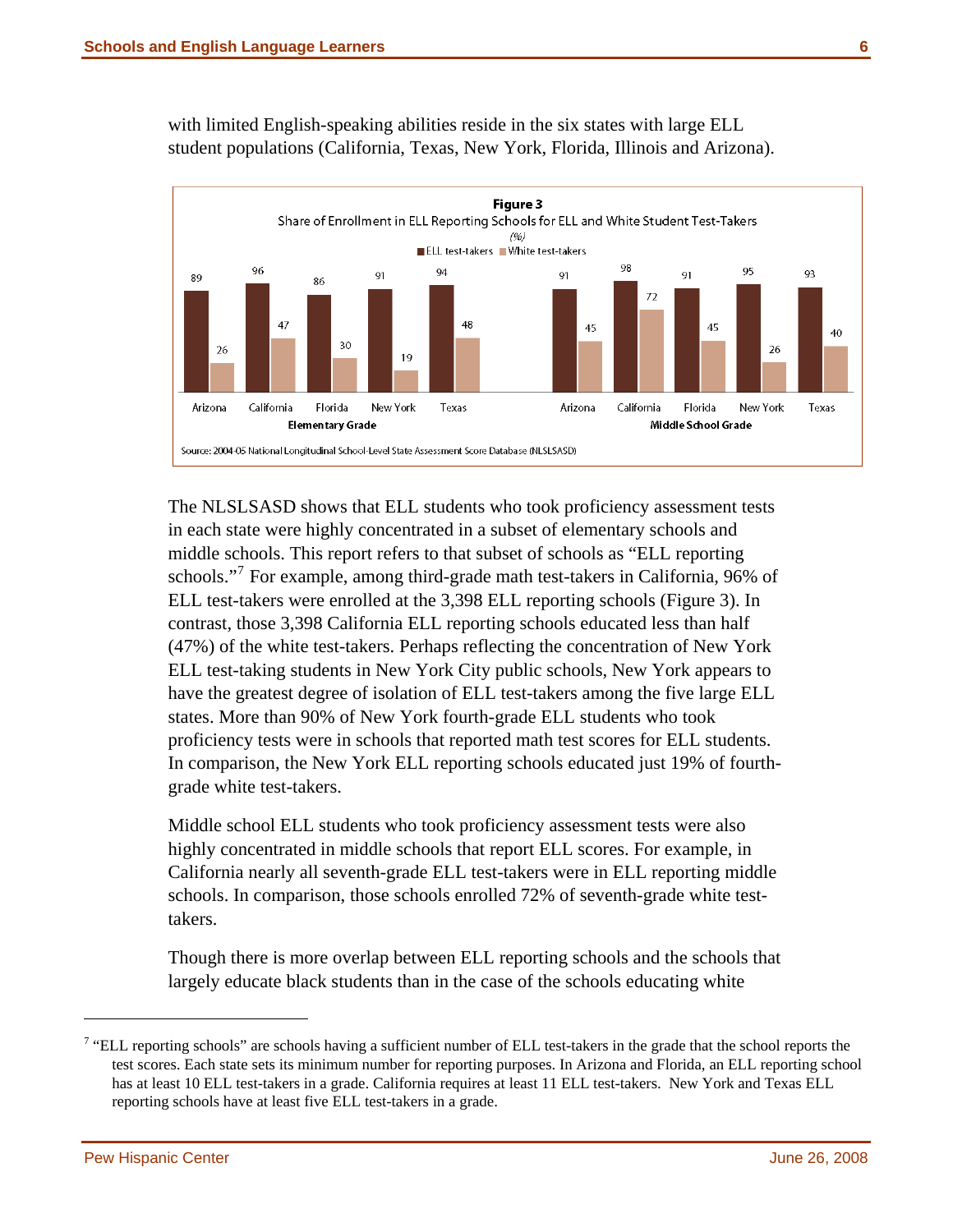<span id="page-13-0"></span>students, Appendix B Tables B1 and B2 also show that ELL test-takers and black test-takers were not largely educated in the same schools. Again, the 3,398 elementary schools in California that reported ELL student test scores educated about three-quarters of black test-takers but virtually all the ELL test-takers. Relative to the other states, in Florida ELL students and black students tend not to be enrolled in the same set of public schools.

### **4. The Consequences of ELL School Concentration for Math Achievement**

The concentration of ELL students in schools that report ELL test scores is positively associated with their lagging performance on mathematics achievement tests. Although white test-takers and ELL test-takers are largely not educated in the same public schools, there are public schools that educated both white and ELL students. $8^8$  $8^8$  To gauge how much of the ELL achievement gap is due to white students and ELL students attending different schools, this section of the report measures the difference in math proficiency, based on the state assessment tests, between ELL students and white students who attend the same schools. Figure 4 illustrates the difference in math proficiency rates between ELL and white students among the subset of public schools that educate both ELL and white students.<sup>[9](#page-13-2)</sup>

When ELL students and white students attend the same schools, the measured difference in proficiency rates shrinks considerably (Figure 5). For example, statewide in Arizona 84% of white third-grade test-takers passed the state standard, compared with 49% of ELL third-grade test-takers, for an aggregate difference of 35 percentage points. However, if we examine the subset of Arizona elementary schools that educate both white and ELL students, ELL test-takers trailed their white classmates by only 27 percentage points. In each state, and in both elementary grades and middle school grades, a significant portion of the aggregate difference in math proficiency can be accounted for by the fact that ELL students and white students tend not to attend the same public schools.

<span id="page-13-1"></span><sup>&</sup>lt;sup>8</sup> As mentioned in Footnote 6, ELL students can be of any racial/ethnic origin and some ELL students were also non-Hispanic white students. The vast preponderance of non-Hispanic white students were not English language learner students.

<span id="page-13-2"></span> $9$  The difference for each public school is obtained by subtracting the ELL proficiency rate from the white proficiency rate. However, the ELL proficiency rate, by definition, is available only for ELL reporting schools. And the white proficiency rate is available (among ELL reporting schools) only for ELL reporting schools educating enough white students to report the white proficiency rate. As a result, Figure 4 shows the average difference in proficiency among the subset of ELL reporting schools that educate at least a minimum threshold of white students. Appendix A reports on the overlaps of the different types of public schools in the NLSLSASD.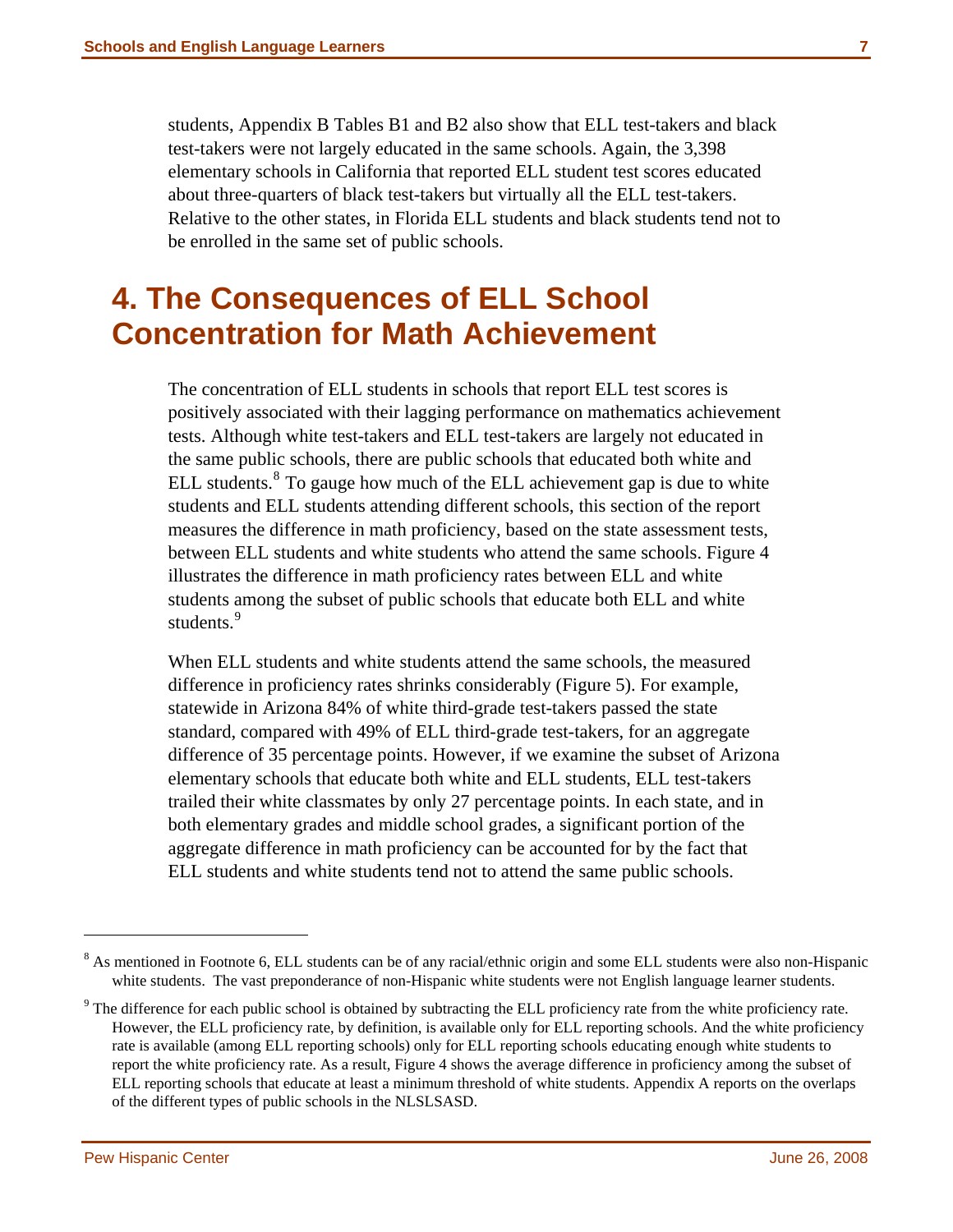



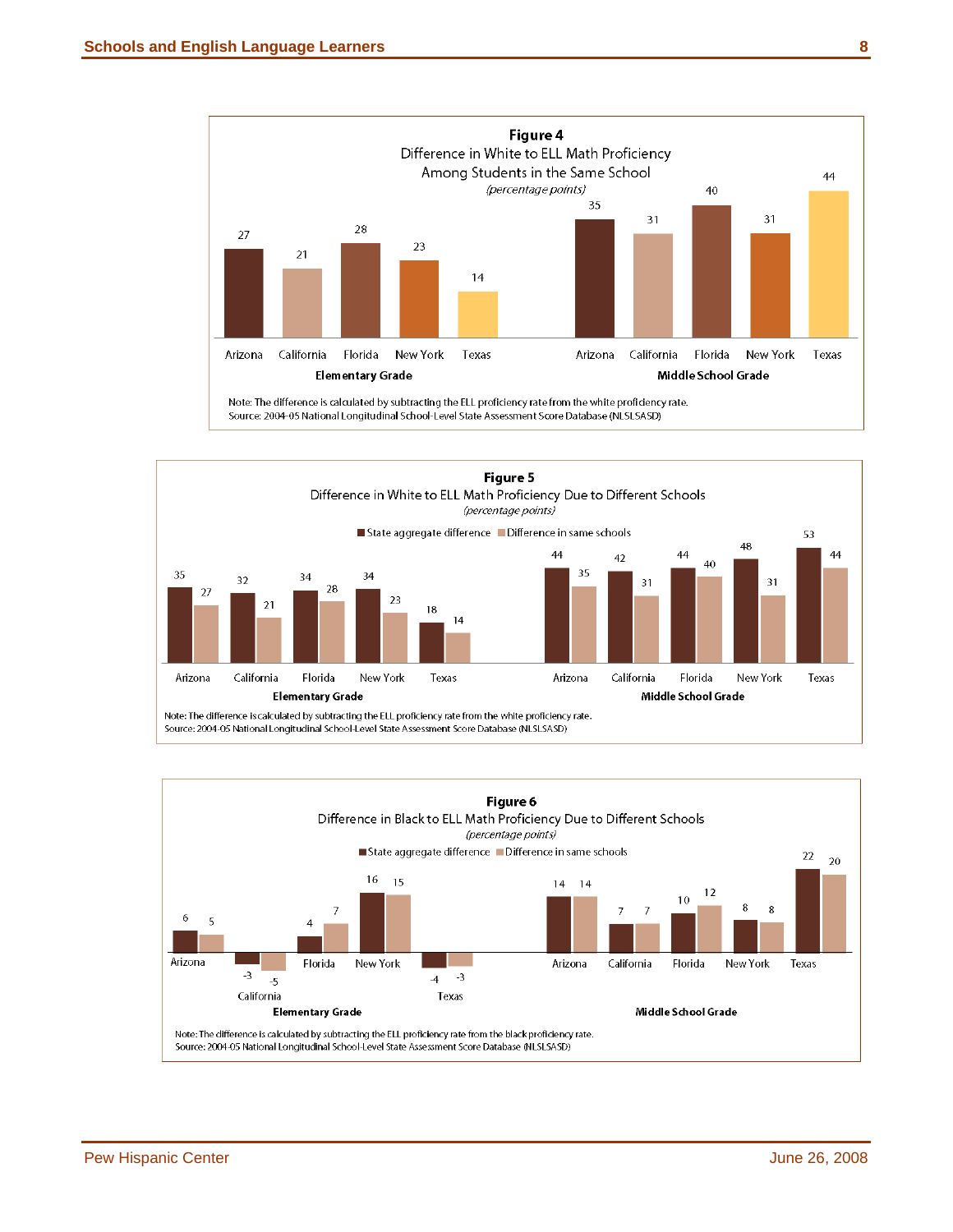<span id="page-15-0"></span>Similarly, difference in math proficiency between black and ELL students may be due in part to their attending different schools. Figure 6 shows the aggregate statewide difference in ELL and black proficiency rates and the difference calculated on the basis of ELL test-takers and black test-takers who attend the same schools. Again, with the exception of Florida, the difference in math proficiency rates shrinks when examining students who attend the same public schools.

### **5. Math Achievement at ELL Reporting Schools for White and Black Students and ELL Students**

ELL test-takers trail far behind the other major racial/ethnic groups of test-takers partly because they are concentrated in schools that report the assessment test scores of ELL students and those schools tend to be low-achieving schools. Average proficiency rates in math are lower at ELL reporting schools not only for ELL students, but also for white and black students who attend those schools. In the NLSLSASD, the average proficiency rate for white test-takers was lower if they were educated in ELL reporting schools rather than in schools that had below the minimum number of ELL test-takers required to report the school ELL proficiency rate (in other words, a public school with few ELL test-takers) (Figure 7). The average black test-takers' proficiency rate was also lower if they were educated at ELL reporting schools (except in Florida) (Figure 8).

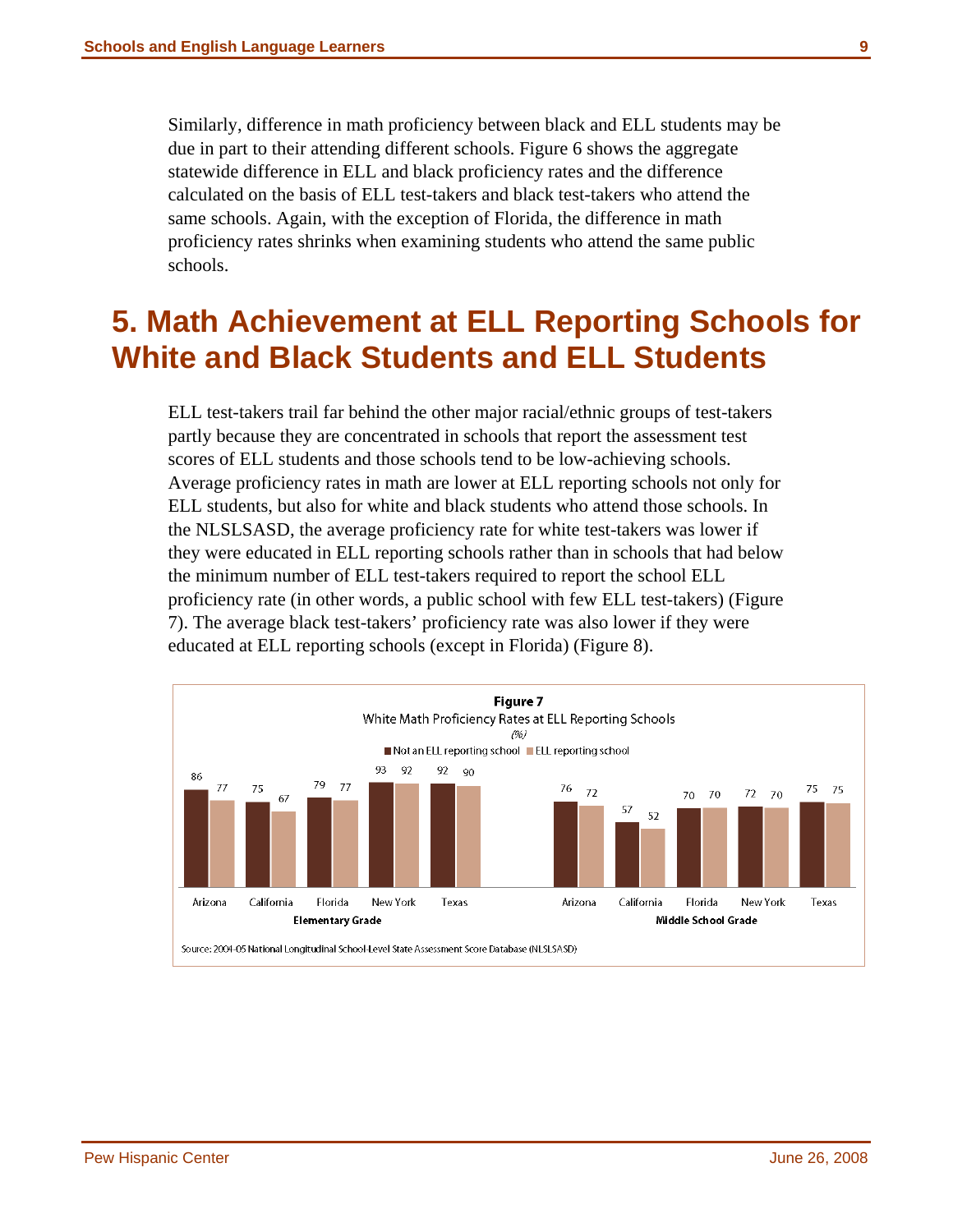

It is impossible to determine whether ELL students had higher mathematics proficiency rates if they attended public school that did not have enough ELL students to report ELL assessment test scores because, by definition, ELL proficiency rates in math were not reported for public schools that were not ELL reporting schools. But the school achievement data certainly suggest that ELL math achievement is positively associated with schools that have larger numbers of white students.

Some ELL reporting schools have so few white students that the schools do not report assessment test results for white students. Figure 9 shows that ELL proficiency rates were higher at ELL reporting schools that had sufficient numbers of white students to report the white achievement results.



In the five states examined, ELL math achievement follows a consistent pattern. ELL student math proficiency rates tend to be highest at ELL reporting schools with sufficient numbers of white students to report the white results (Table 2). ELL proficiency rates are lower at ELL reporting schools with neither enough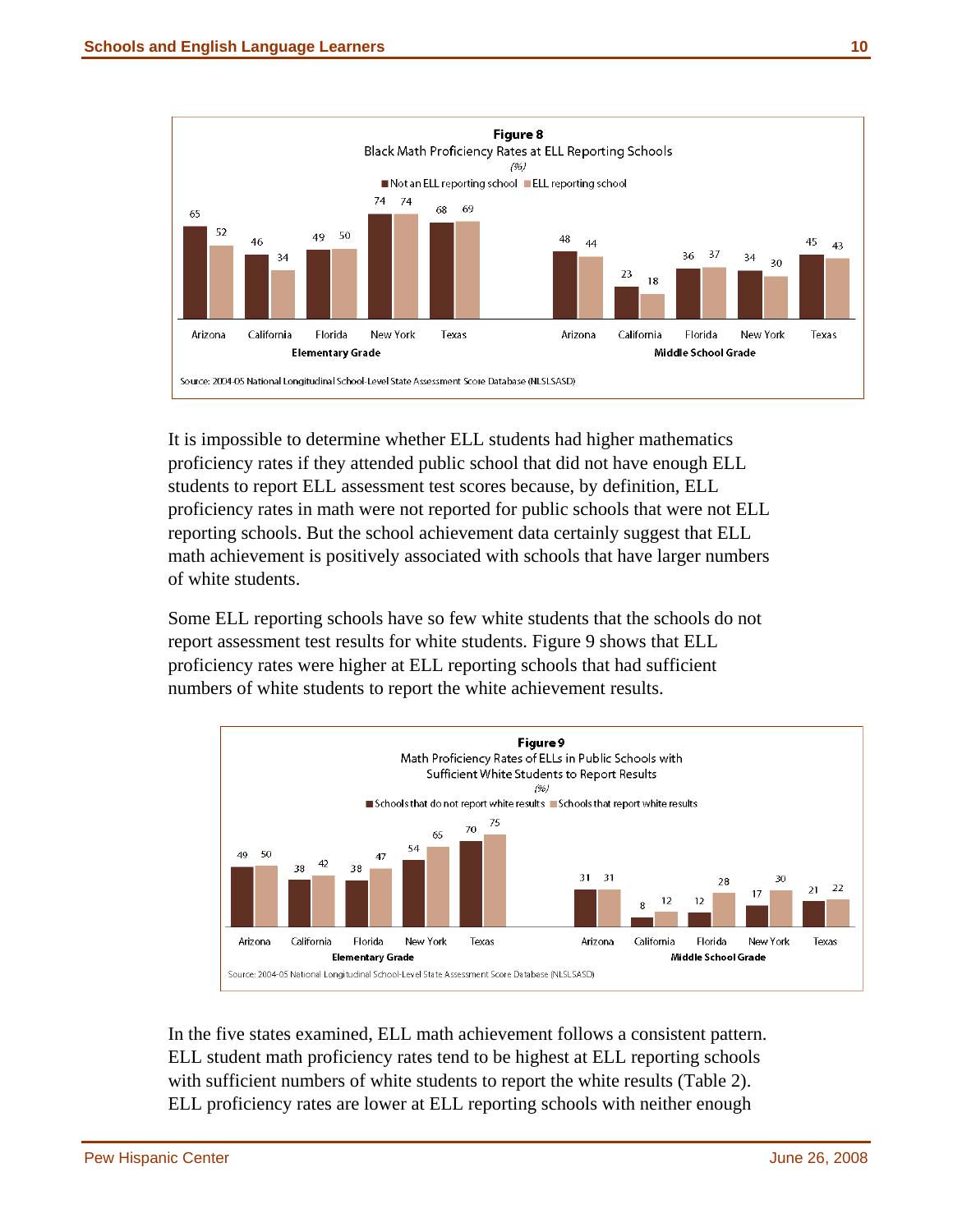white students to report the white results nor sufficient black students to report the black results. Finally, ELL math achievement tends to be lowest at ELL reporting schools with sufficient black students to report the black results (but not enough white students to report the white results).

| Table 2<br>Percent of ELL Test-Takers Meeting or Exceeding State's Math Proficiency Standard by Type of Public School                        |                                         |             |         |          |       |         |             |                |          |       |
|----------------------------------------------------------------------------------------------------------------------------------------------|-----------------------------------------|-------------|---------|----------|-------|---------|-------------|----------------|----------|-------|
|                                                                                                                                              | ELEMENTARY GRADE<br>MIDDLE SCHOOL GRADE |             |         |          |       |         |             |                |          |       |
| <b>Type of Public School</b>                                                                                                                 | Arizona                                 | California: | Florida | New York | Texas | Arizona | California: | <b>Florida</b> | New York | Texas |
| Reports white achievement results                                                                                                            | 50                                      | 42          | 47      | 65       | 75    | 31      | 12          | 28             | 30       | 22    |
| Does not report white or black results                                                                                                       | 49                                      | 38          | 42      | 53       | 70    | 31      |             |                | 19       | 21    |
| Reports black achievement results but not white                                                                                              | 46                                      | 38          | 36      | 55       | 69    | 28      |             | 10             | 17       | 18    |
| Public schools with sufficient white and black test-takers to report both white and black achievement results are included in this category. |                                         |             |         |          |       |         |             |                |          |       |

Source: 2004-05 National Longitudinal School-Level State Assessment Score Database (NLSLSASD)

Other achievement data in addition to the state assessments in the NLSLSASD support the assertion that public schools with concentrations of ELL students tend to be low-achieving schools. Table 3 reports math achievement results from the 2007 National Assessment of Education Progress. The NAEP uses representative samples of students and is the basis for the well-known "Nation's Report Card" (NCES, 2007a). Table 3 reports the average scale score (on a scale of 0 to 500) for both white and black fourth- and eighth-graders. NAEP categorizes the public school by the percentage of its student enrollment identified as LEP, or limited English proficient. White and black math achievement tends to be lower at public schools whose LEP enrollment exceeds 5 to 10 percent.

Returning to Figures 5 and 6, there are two basic reasons that the ELL achievement gaps shrink when ELL test-takers attend the same schools as white and black test-takers. First, the math achievement scores of white and black students decline if they attend schools that report ELL test scores, shrinking the gap. Second, measured ELL math achievement tends to improve when ELL students are educated at schools that have sufficient numbers of white students (reducing the difference).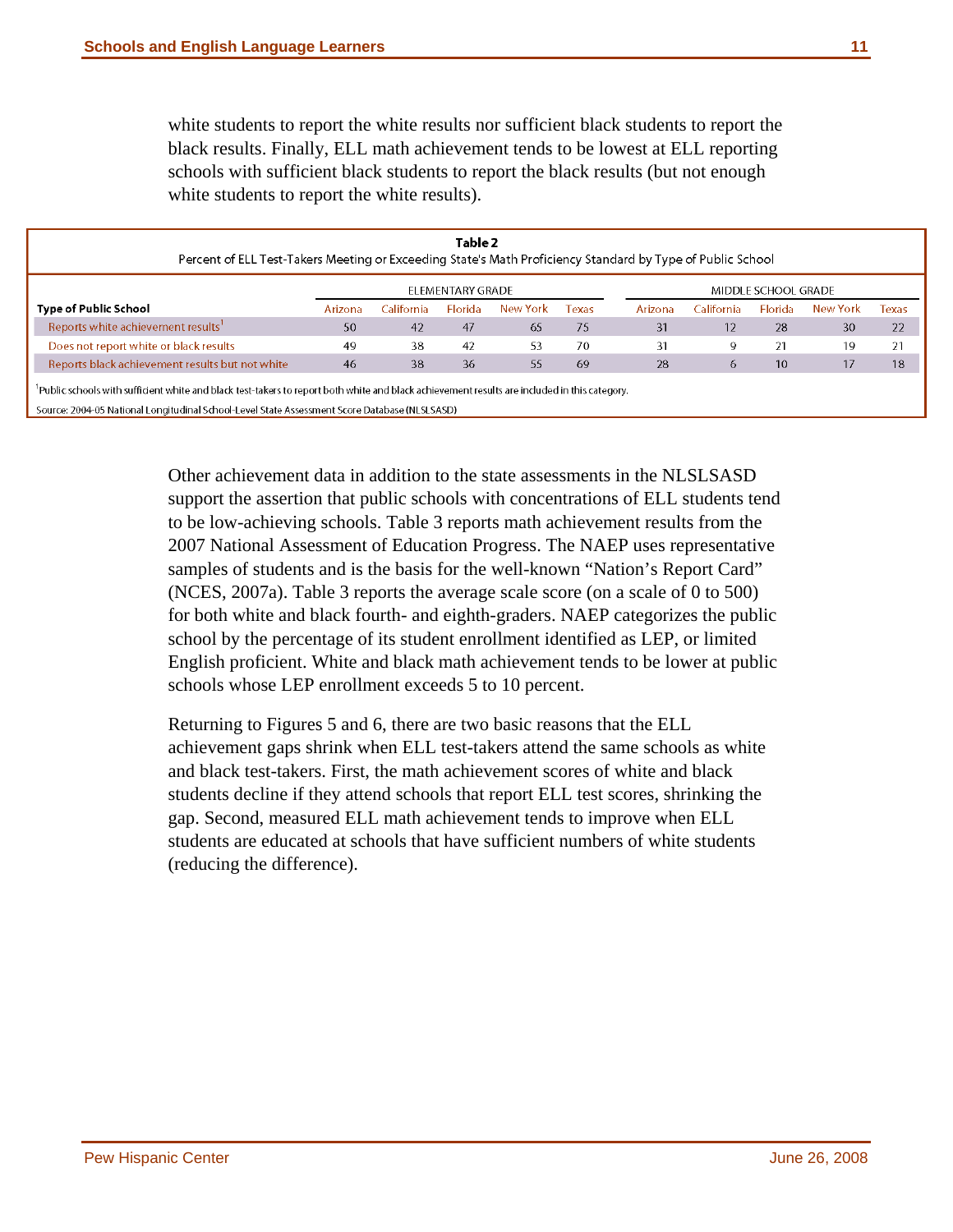|                                                                                                      | Table 3<br>NAEP Mathematics Achievement by Percentage of Student Body<br>Identified as Limited English Proficient (LEP) |                             |                             |            |  |  |  |  |  |
|------------------------------------------------------------------------------------------------------|-------------------------------------------------------------------------------------------------------------------------|-----------------------------|-----------------------------|------------|--|--|--|--|--|
|                                                                                                      | <b>WHITE</b>                                                                                                            |                             | <b>BLACK</b>                |            |  |  |  |  |  |
| Percent of school                                                                                    | Grade 4                                                                                                                 | Grade 8                     | Grade 4                     | Grade 8    |  |  |  |  |  |
| enrollment                                                                                           |                                                                                                                         | Average Scale Average Scale | Average Scale Average Scale |            |  |  |  |  |  |
| identified as LEP                                                                                    | Score                                                                                                                   | Score                       | Score                       | Score      |  |  |  |  |  |
| National <sup>1</sup>                                                                                |                                                                                                                         |                             |                             |            |  |  |  |  |  |
| 0%                                                                                                   | 245                                                                                                                     | 288                         | 217                         | 254        |  |  |  |  |  |
| $1 - 5%$                                                                                             | 249                                                                                                                     | 292                         | 224                         | 261        |  |  |  |  |  |
| 6-10%                                                                                                | 249                                                                                                                     | 292                         | 228                         | 263        |  |  |  |  |  |
| 11-25%                                                                                               | 248                                                                                                                     | 288                         | 223                         | 258        |  |  |  |  |  |
| 26-50%                                                                                               | 243                                                                                                                     | 284                         | 222                         | 252        |  |  |  |  |  |
| 51-75%                                                                                               | 238                                                                                                                     | 268                         | 215                         | 252        |  |  |  |  |  |
| 76-90%<br><b>Over 90%</b>                                                                            | 236                                                                                                                     | ŧ                           | 217                         | $\ddagger$ |  |  |  |  |  |
| Arizona                                                                                              | 238                                                                                                                     | 290                         | 215                         | $\ddagger$ |  |  |  |  |  |
| 0%                                                                                                   | 244                                                                                                                     | 289                         | $\ddagger$                  | $\ddagger$ |  |  |  |  |  |
| $1 - 5%$                                                                                             | 249                                                                                                                     | 292                         | $\ddagger$                  | ŧ          |  |  |  |  |  |
| $6 - 10%$                                                                                            | 247                                                                                                                     | 280                         | $\ddagger$                  | ŧ          |  |  |  |  |  |
| 11-25%                                                                                               | 244                                                                                                                     | 286                         | $\ddagger$                  | $\ddagger$ |  |  |  |  |  |
| 26-50%                                                                                               | 237                                                                                                                     | ŧ                           | $\ddagger$                  | $\ddagger$ |  |  |  |  |  |
| 51-75%                                                                                               | ŧ                                                                                                                       | ŧ                           | $\ddagger$                  | ŧ          |  |  |  |  |  |
| California                                                                                           |                                                                                                                         |                             |                             |            |  |  |  |  |  |
| 0%                                                                                                   | 253                                                                                                                     | ŧ                           | $\ddagger$                  | ŧ          |  |  |  |  |  |
| $1 - 5%$                                                                                             | 253                                                                                                                     | 294                         | $\ddagger$                  | $\ddagger$ |  |  |  |  |  |
| 6-10%                                                                                                | 248                                                                                                                     | 292                         | 231                         | $^\ddag$   |  |  |  |  |  |
| 11-25%                                                                                               | 246                                                                                                                     | 284                         | 221                         | 252        |  |  |  |  |  |
| 26-50%                                                                                               | 240                                                                                                                     | 281                         | 215                         | 243        |  |  |  |  |  |
| 51-75%                                                                                               | 236                                                                                                                     | ŧ                           | 207                         | ŧ          |  |  |  |  |  |
| Florida                                                                                              |                                                                                                                         |                             |                             |            |  |  |  |  |  |
| 0%                                                                                                   | 241                                                                                                                     | 292                         | 220                         | $\ddagger$ |  |  |  |  |  |
| $1 - 5%$                                                                                             | 255                                                                                                                     | 290                         | 228                         | 260        |  |  |  |  |  |
| $6 - 10%$                                                                                            | 248                                                                                                                     | 285                         | 229                         | 262        |  |  |  |  |  |
| 11-25%                                                                                               | 249                                                                                                                     | 284                         | 223                         | 258        |  |  |  |  |  |
| 26-50%                                                                                               | 239<br>$\ddagger$                                                                                                       | ŧ                           | 228                         | ŧ          |  |  |  |  |  |
| 51-75%<br>Illinois                                                                                   |                                                                                                                         | ŧ                           | 223                         | ŧ          |  |  |  |  |  |
| 0%                                                                                                   | 244                                                                                                                     | 287                         | 214                         | 251        |  |  |  |  |  |
| $1 - 5%$                                                                                             | 253                                                                                                                     | 293                         | 222                         | 258        |  |  |  |  |  |
| $6 - 10%$                                                                                            | 251                                                                                                                     | 294                         | 221                         | 259        |  |  |  |  |  |
| 11-25%                                                                                               | 246                                                                                                                     | 299                         | 216                         | ŧ          |  |  |  |  |  |
| 26-50%                                                                                               | 240                                                                                                                     | 289                         | $\ddagger$                  | $\ddagger$ |  |  |  |  |  |
| 51-75%                                                                                               | ŧ                                                                                                                       | ŧ                           | $\ddagger$                  | $\ddagger$ |  |  |  |  |  |
| New York                                                                                             |                                                                                                                         |                             |                             |            |  |  |  |  |  |
| 0%                                                                                                   | 245                                                                                                                     | 290                         | 219                         | 265        |  |  |  |  |  |
| $1 - 5%$                                                                                             | 254                                                                                                                     | 289                         | 230                         | 260        |  |  |  |  |  |
| 6-10%                                                                                                | 249                                                                                                                     | 286                         | 230                         | 255        |  |  |  |  |  |
| 11-25%                                                                                               | 253                                                                                                                     | 291                         | 225                         | 261        |  |  |  |  |  |
| 26-50%                                                                                               | ŧ                                                                                                                       | ŧ                           | 219                         | ŧ          |  |  |  |  |  |
| 51-75%                                                                                               | ŧ                                                                                                                       | ŧ                           | ŧ                           | ŧ          |  |  |  |  |  |
| Texas                                                                                                |                                                                                                                         |                             |                             |            |  |  |  |  |  |
| 0%                                                                                                   | ŧ                                                                                                                       | 302                         | 220                         | ŧ          |  |  |  |  |  |
| $1 - 5%$                                                                                             | 251                                                                                                                     | 302                         | 233                         | 272        |  |  |  |  |  |
| 6-10%                                                                                                | 255                                                                                                                     | 295                         | 237                         | 273        |  |  |  |  |  |
| 11-25%                                                                                               | 254                                                                                                                     | 289                         | 232                         | 269        |  |  |  |  |  |
| 26-50%                                                                                               | 249                                                                                                                     | ŧ                           | 230                         | ŧ          |  |  |  |  |  |
| 51-75%                                                                                               | 257                                                                                                                     | ŧ                           | 223                         | $\ddagger$ |  |  |  |  |  |
| Refers to national performance in public schools.                                                    |                                                                                                                         |                             |                             |            |  |  |  |  |  |
| ‡ Reporting standards not met.                                                                       |                                                                                                                         |                             |                             |            |  |  |  |  |  |
| Note: Scale scores range from 0 to 500.                                                              |                                                                                                                         |                             |                             |            |  |  |  |  |  |
| Source: National Center for Education Statistics, National Assessment of Educational Progress (NAEP) |                                                                                                                         |                             |                             |            |  |  |  |  |  |
| Data Explorer, 2007 Mathematics Assessment.                                                          |                                                                                                                         |                             |                             |            |  |  |  |  |  |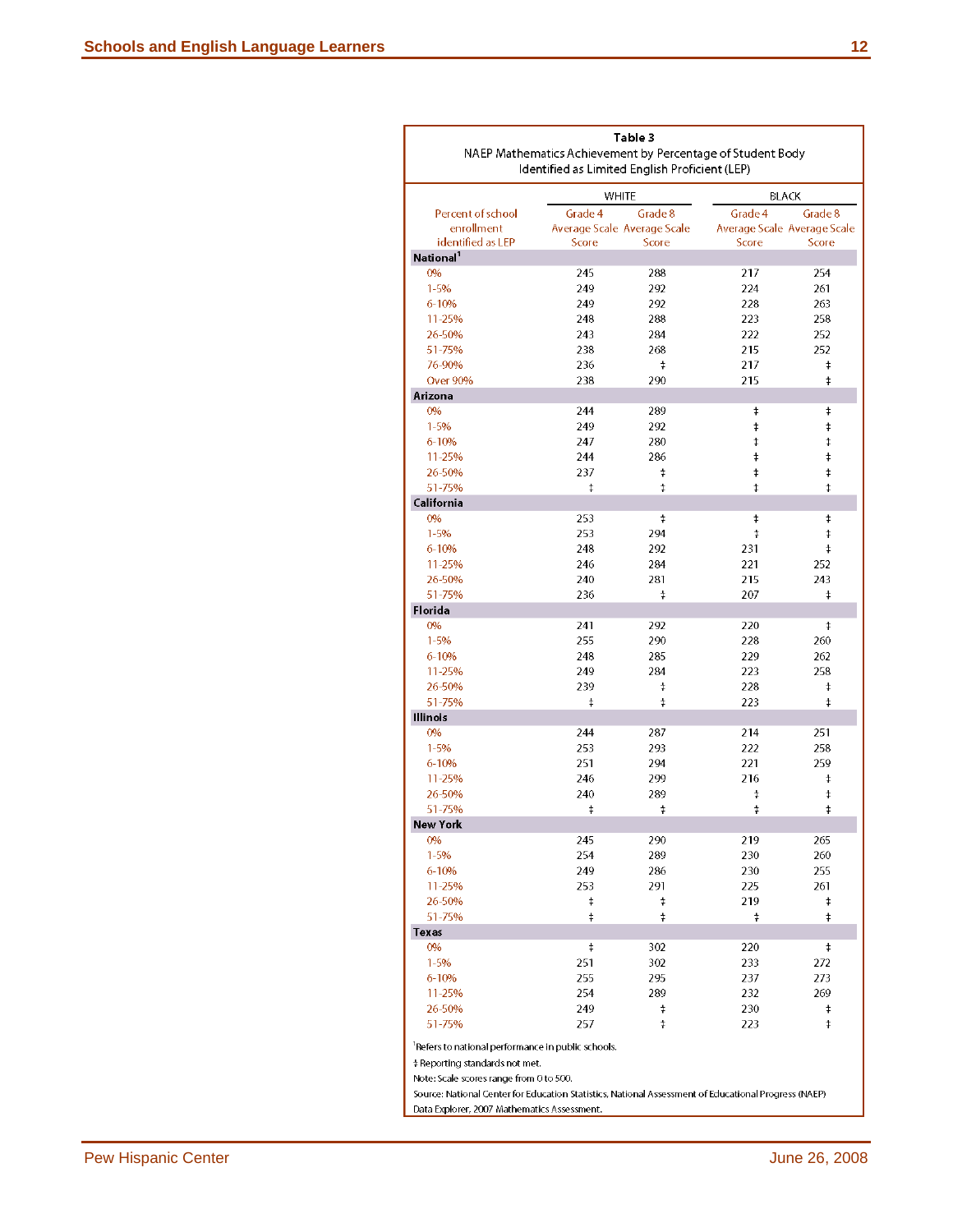## <span id="page-19-0"></span>**6. Additional Characteristics of ELL Reporting Public Schools**

The ELL reporting public schools that educate the overwhelming majority of ELL students who take the math assessment tests in these five states tend to be low-achieving public schools. They also have other distinct characteristics associated with lower levels of student performance on standardized tests. $10$ 

With the exception of Florida, ELL reporting schools were much more likely to be in central cities than in suburban or rural areas (Figure 10). For example, in New York about seven-in-ten ELL reporting schools were central city schools. In comparison, only about one-in-four New York schools that had few ELL test-takers were located in the central city. Generally, students in central city



schools have lower mathematics standardized test scores than students in schools in other geographic areas (NCES, 2005).

<span id="page-19-1"></span><sup>&</sup>lt;sup>10</sup> Most schools in the NLSLSASD can be successfully matched to public school information contained in the NCES Common Core of Data (CCD) Public School Universe survey. Because the NLSLSASD records achievement data for the 2004–05 school year, this section reports public school characteristics from the CCD 2004–05 school year. The averages reported in the figures are the unweighted averages, i.e., each public school receives equal weight.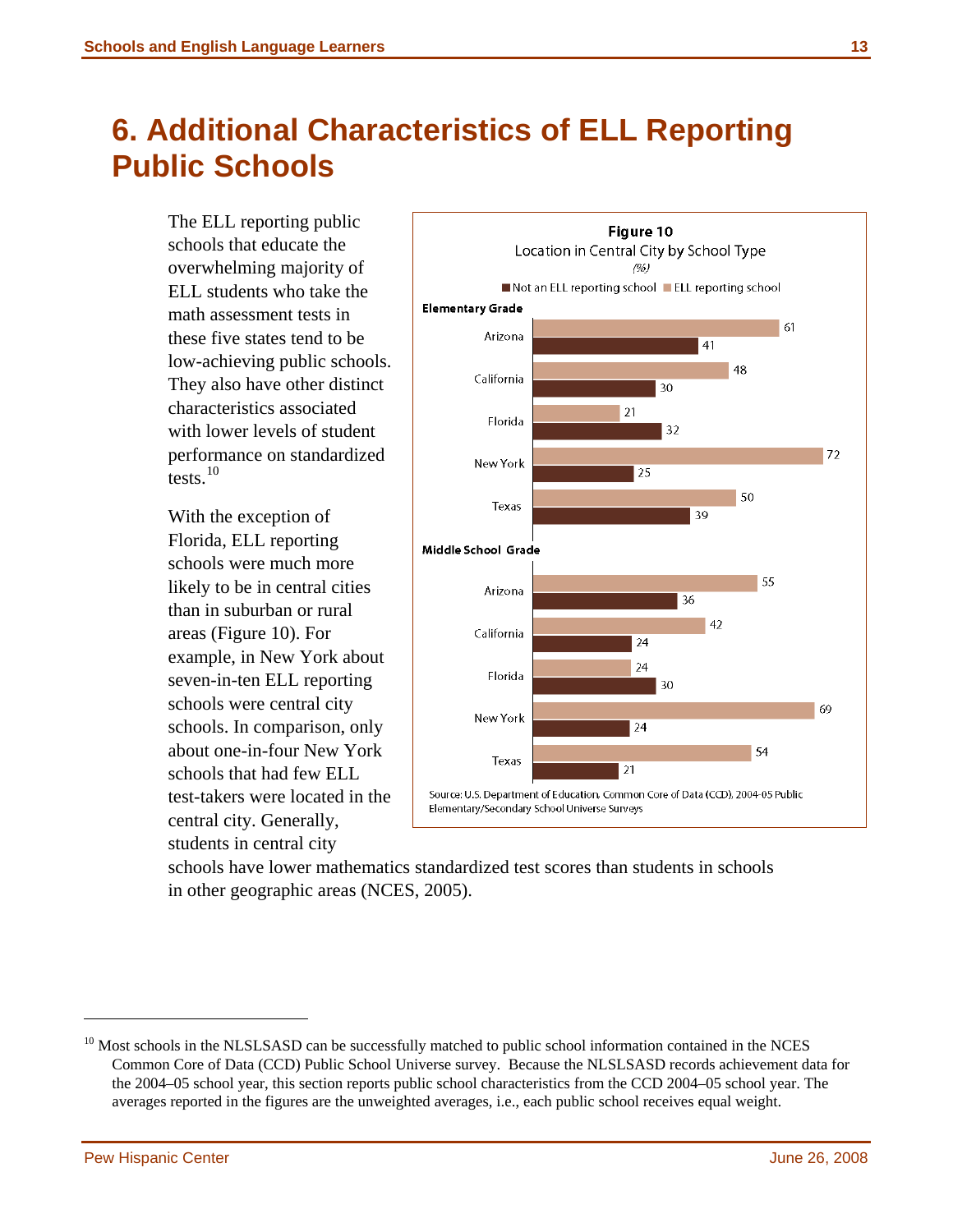ELL reporting schools had higher student enrollments (Figure 11). This is particularly true for ELL reporting middle schools, which were much larger than middle schools that had few ELL test-takers and that therefore did not report ELL student test scores. For example, in Texas the typical ELL reporting middle school enrolled 858 students. Texas middle schools with insufficient ELL test-takers to report ELL test results had 342 students enrolled. In California, a similar pattern is present. The average middle school in California that reported ELL test scores had a total student enrollment of 999 students. The average California middle school that did not report ELL achievement results had only 390 students enrolled.



Student-to-teacher ratios, a crude measure of instructional resources, are positively associated with school size (NCES, 2007c) and, indeed, ELL reporting schools in the five states tend to have higher student-to-teacher ratios (Figure 12). Again, the difference in this characteristic is largest for middle schools. For example, the average ELL reporting middle school in California and Texas has about three more students per full-time equivalent teacher than middle schools with few ELL test-takers.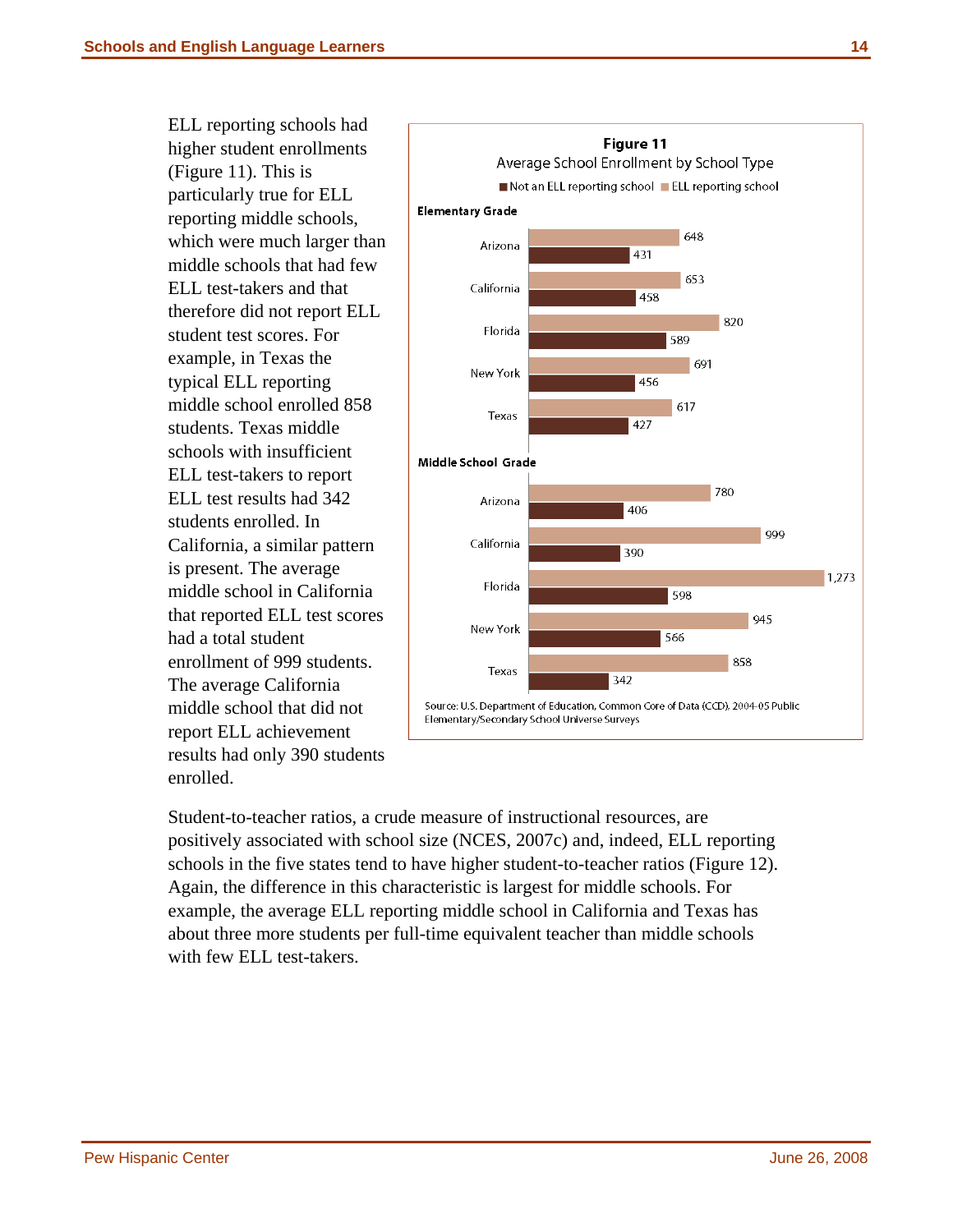Two measures suggest that schools that report ELL student assessment test scores were more likely to be "highpoverty" schools, or those in which a greater proportion of the students were from economically disadvantaged families. The percentage of students qualifying for free or reduced-price lunches is a proxy for the share of students living in or near poverty. On average, a majority of the students at ELL reporting schools in the five large ELL states qualified for free or reducedprice lunches. And those students were more likely to qualify for free or reducedprice lunches than students in schools with few ELL testtakers (Figure 13). The NAEP shows that student mathematics achievement is negatively associated with the percentage of students in the



school eligible for free or reduced-price lunches (NCES, 2005). Furthermore, ELL reporting schools were significantly more likely to be designated Title I schools (Figure 14).<sup>[11](#page-21-0)</sup> Title I schools are not necessarily low-achieving schools. However, they are high-poverty schools, and "achievement levels in schools where children from low-income families are concentrated are on average lower than in schools where most children are from families with higher incomes" (Kosters and Mast, 2003).

test scores of ELL students because they have few ELL students. In the five large Finally, ELL reporting schools tend to have had a much lower proportion of white students attending them compared with schools that do not report the assessment

<span id="page-21-0"></span><sup>&</sup>lt;sup>11</sup> Title I schools are eligible to receive federal funds under the Elementary and Secondary Education Act of 1965. The schools tend to be high-poverty schools in districts with high concentrations of poor children. The funding seeks to support state and local efforts to help all children reach challenging standards.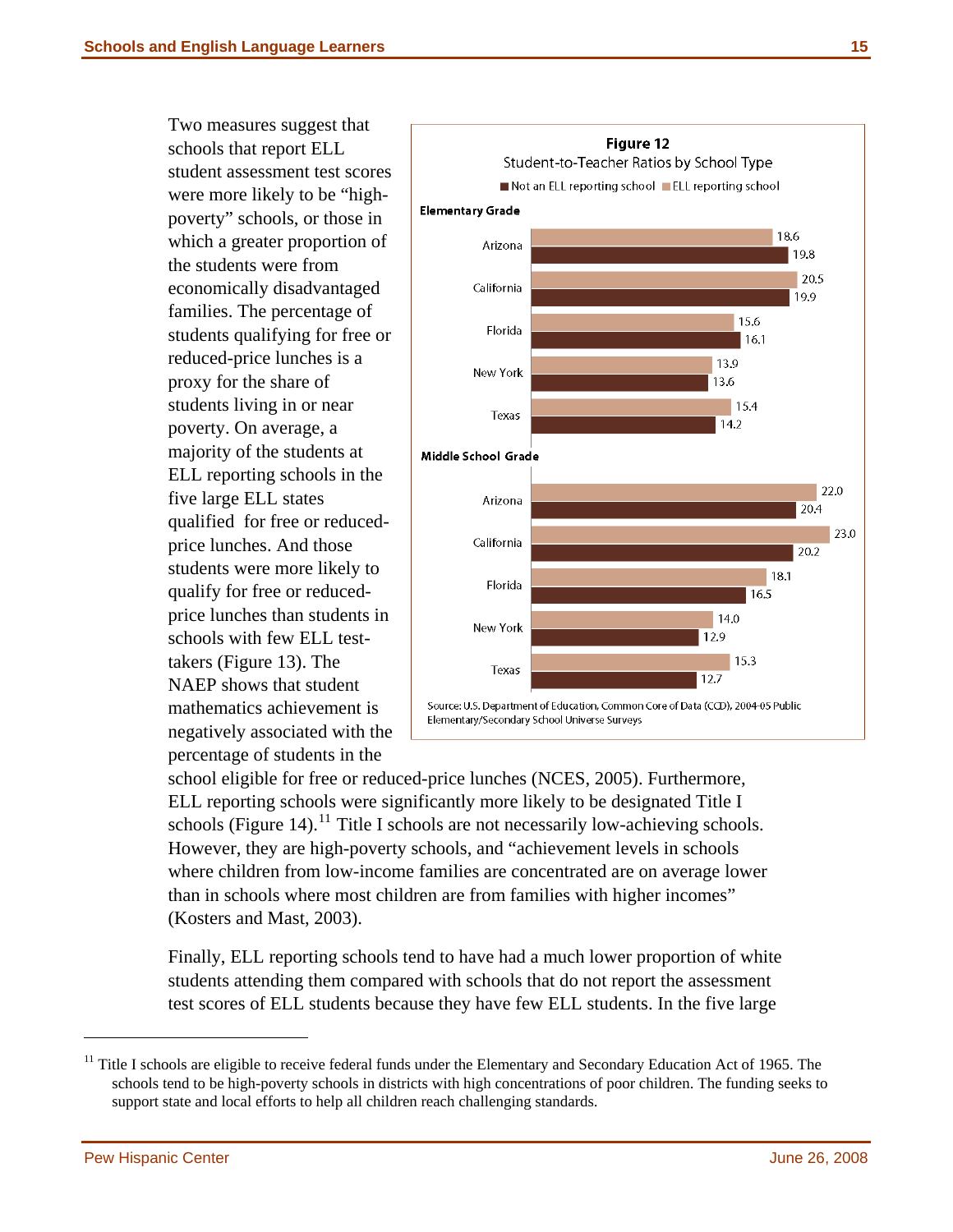ELL states, ELL reporting schools had about a quarter to a third white enrollment (Appendix B Tables B3 and B4). In contrast, schools with few ELL test-takers were on average majority-white schools.

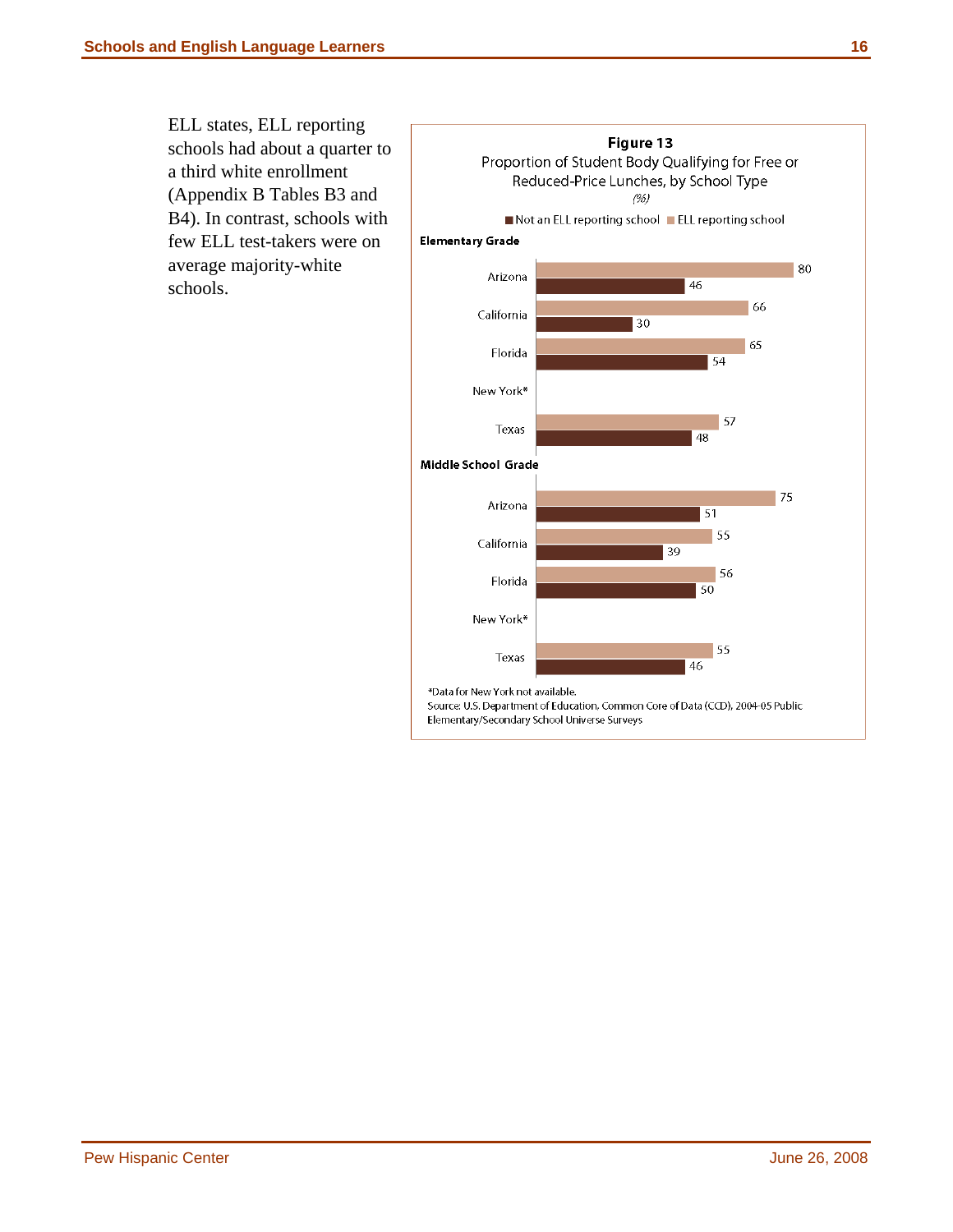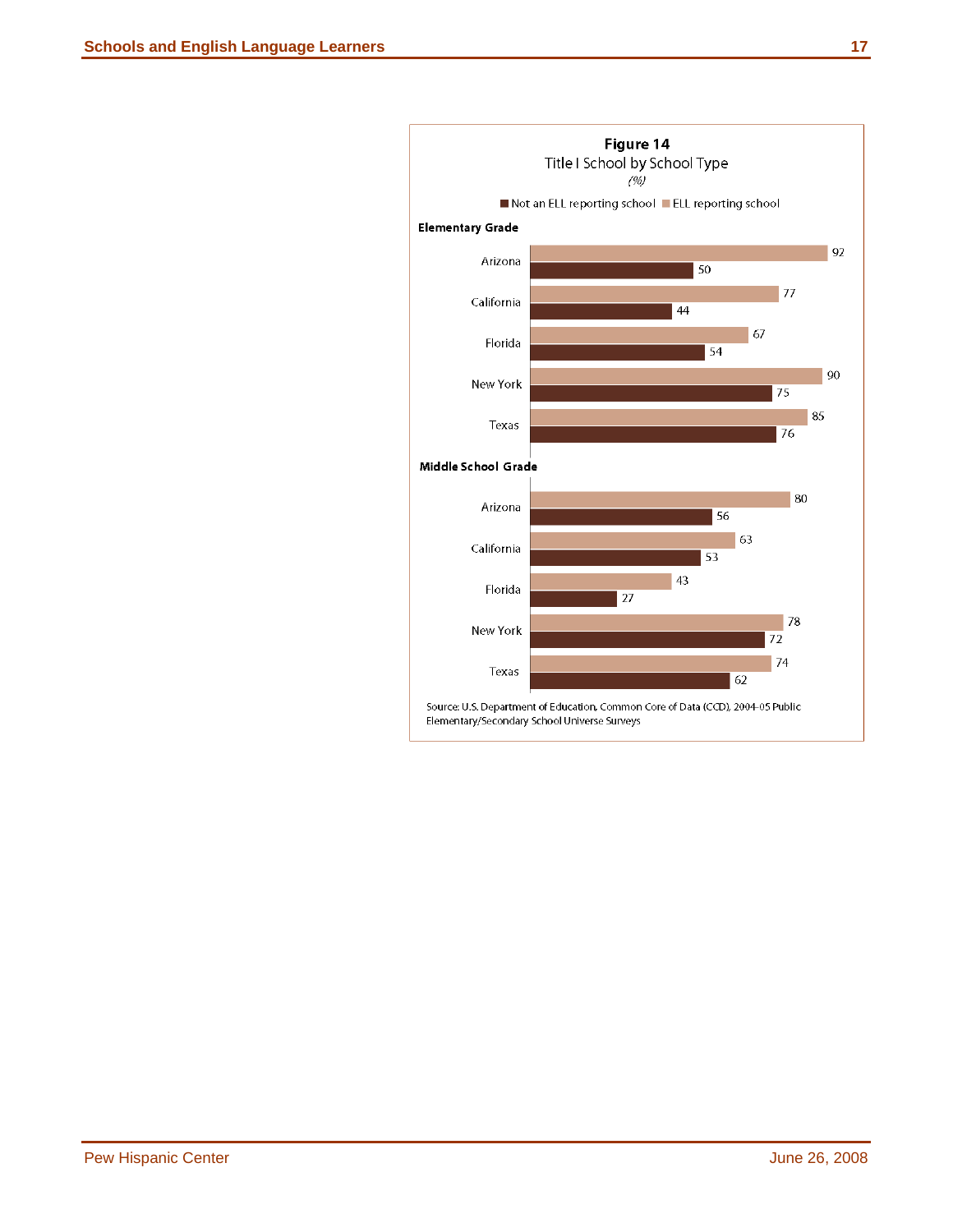#### <span id="page-24-0"></span>**References**

- Batalova, Jeanne, Michael Fix, and Julie Murray. 2007. *[Measures of Change: The](http://www.migrationpolicy.org/pubs/Measures_of_Change.pdf)  [Demography and Literacy of Adolescent English Learners](http://www.migrationpolicy.org/pubs/Measures_of_Change.pdf)*. Washington, DC: Migration Policy Institute.
- Commission on No Child Left Behind. 2007. *[Beyond NCLB: Fulfilling the Promise to](http://www.aspeninstitute.org/atf/cf/%7BDEB6F227-659B-4EC8-8F84-8DF23CA704F5%7D/NCLB_Book.pdf)  [Our Nation's Children](http://www.aspeninstitute.org/atf/cf/%7BDEB6F227-659B-4EC8-8F84-8DF23CA704F5%7D/NCLB_Book.pdf).* Washington, DC: The Aspen Institute.
- Cosentino de Cohen, Clemencia, Nicole Deterding, and Beatriz Chu Clewell. 2005. *[Who's Left Behind? Immigrant Children in High and Low LEP Schools](http://www.urban.org/UploadedPDF/411231_whos_left_behind.pdf).*  Washington, DC: The Urban Institute.
- Federal Interagency Forum on Child and Family Statistics. 2005. *[America's Children:](http://www.childstats.gov/pdf/ac2005/ac_05.pdf)  [Key National Indicators of Well-Being](http://www.childstats.gov/pdf/ac2005/ac_05.pdf)*, 2005. July. Washington, D.C.: U.S. Government Printing Office.
- Fry, Richard. 2007. *[How Far Behind in Math and Reading are English Language](http://pewhispanic.org/files/reports/76.pdf)  [Learners?](http://pewhispanic.org/files/reports/76.pdf)* June. Washington, DC: Pew Hispanic Center.
- Harris, Douglas N. 2006. *[Lost Learning, Forgotten Promises: A National Analysis of](http://www.americanprogress.org/issues/2006/11/pdf/lostlearning.pdf)  [School Racial Segregation, Student Achievement, and "Controlled Choice"](http://www.americanprogress.org/issues/2006/11/pdf/lostlearning.pdf)  [Plans](http://www.americanprogress.org/issues/2006/11/pdf/lostlearning.pdf).* November. Washington, DC: Center for American Progress.
- Kosters, Marvin H. and Brent D. Mast. 2003. *Closing the Education Achievement Gap: Is Title I Working?* Washington, DC: The AEI Press.
- McLaughlin, Don. 2005. [Considerations in Using the Longitudinal School-level](http://www7.nationalacademies.org/BOTA/School-Level%20Data_McLaughlin-Final.pdf)  [State Assessment Score Database.](http://www7.nationalacademies.org/BOTA/School-Level%20Data_McLaughlin-Final.pdf) December 9. Presented at "The Use of Schoollevel Data for Evaluating Federal Education Programs" Symposium, The National Academies, Board on Testing and Assessment.
- National Center for Education Statistics. 2005. *[The Condition of Education 2005](http://nces.ed.gov/pubs2005/2005094.pdf)*. NCES 2005-094. Washington, DC: NCES.
- National Center for Education Statistics. 2006. *[Public Elementary and Secondary](http://nces.ed.gov/pubs2006/2006307.pdf)  [Students, Staff, Schools, and School Districts: School Year 2003-04](http://nces.ed.gov/pubs2006/2006307.pdf)*, NCES 2006- 307, Washington, DC: NCES.
- National Center for Education Statistics, 2007a. *[The Nation's Report Card](http://nces.ed.gov/nationsreportcard/pdf/main2007/2007494.pdf)  [Mathematics 2007](http://nces.ed.gov/nationsreportcard/pdf/main2007/2007494.pdf)*. NCES 2007-494. Washington, DC: NCES.
- National Center for Education Statistics, 2007b. *[Overview of Public Elementary and](http://nces.ed.gov/pubs2007/2007309.pdf)  [Secondary Students, Staff, Schools, School Districts, Revenues, and Expenditures:](http://nces.ed.gov/pubs2007/2007309.pdf)  [School Year 2004–05 and Fiscal Year 2004](http://nces.ed.gov/pubs2007/2007309.pdf)*. NCES 2007-309. Washington, DC: NCES.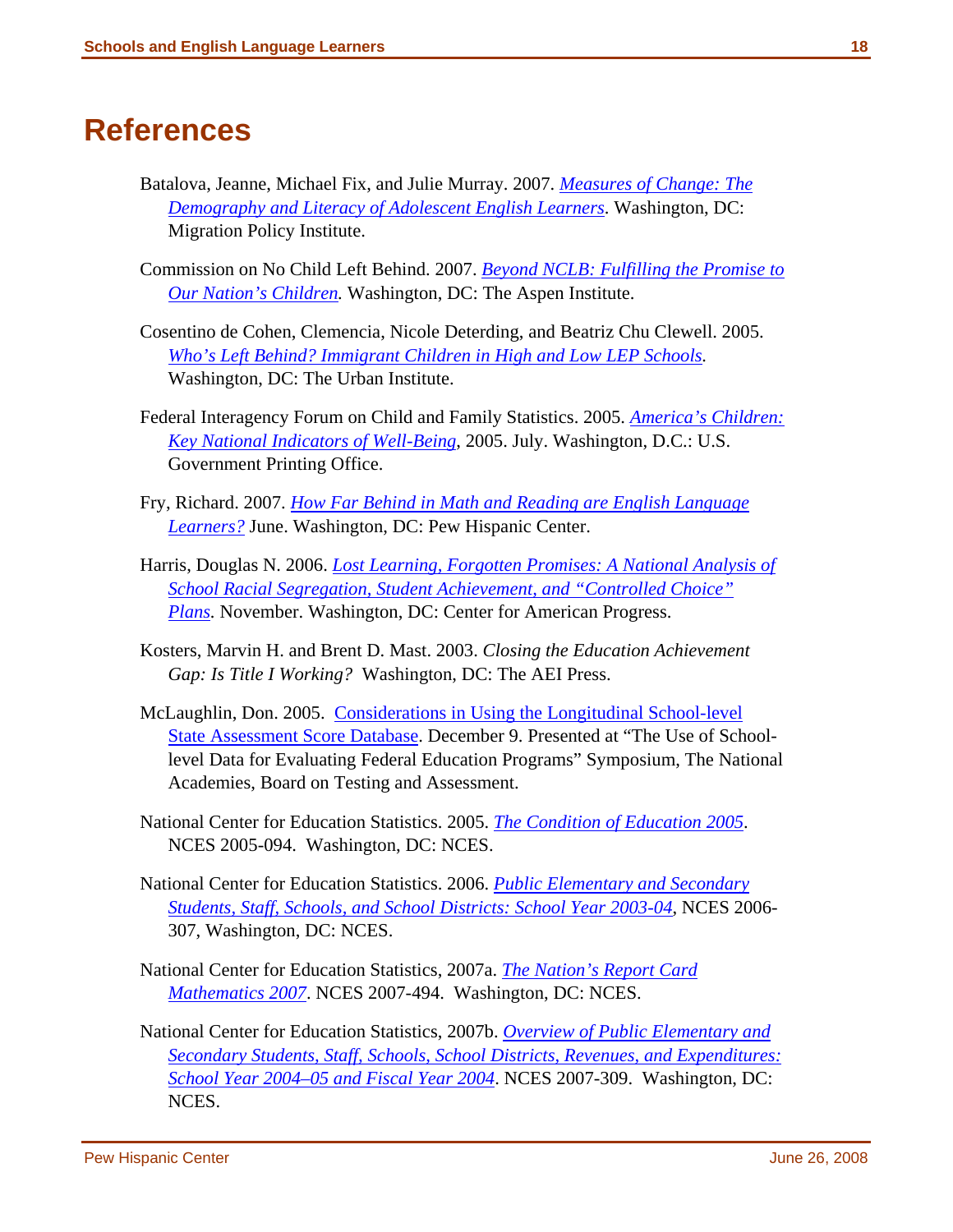- National Center for Education Statistics, 2007c. *[The Condition of Education 2007](http://nces.ed.gov/pubs2007/2007064.pdf)*. NCES 2007-064. Washington, DC: NCES.
- Passel, Jeffrey S. and D'Vera Cohn. 2008. *[U.S. Population Projections: 2005-2050](http://pewhispanic.org/files/reports/85.pdf)*. February. Washington, DC: Pew Hispanic Center.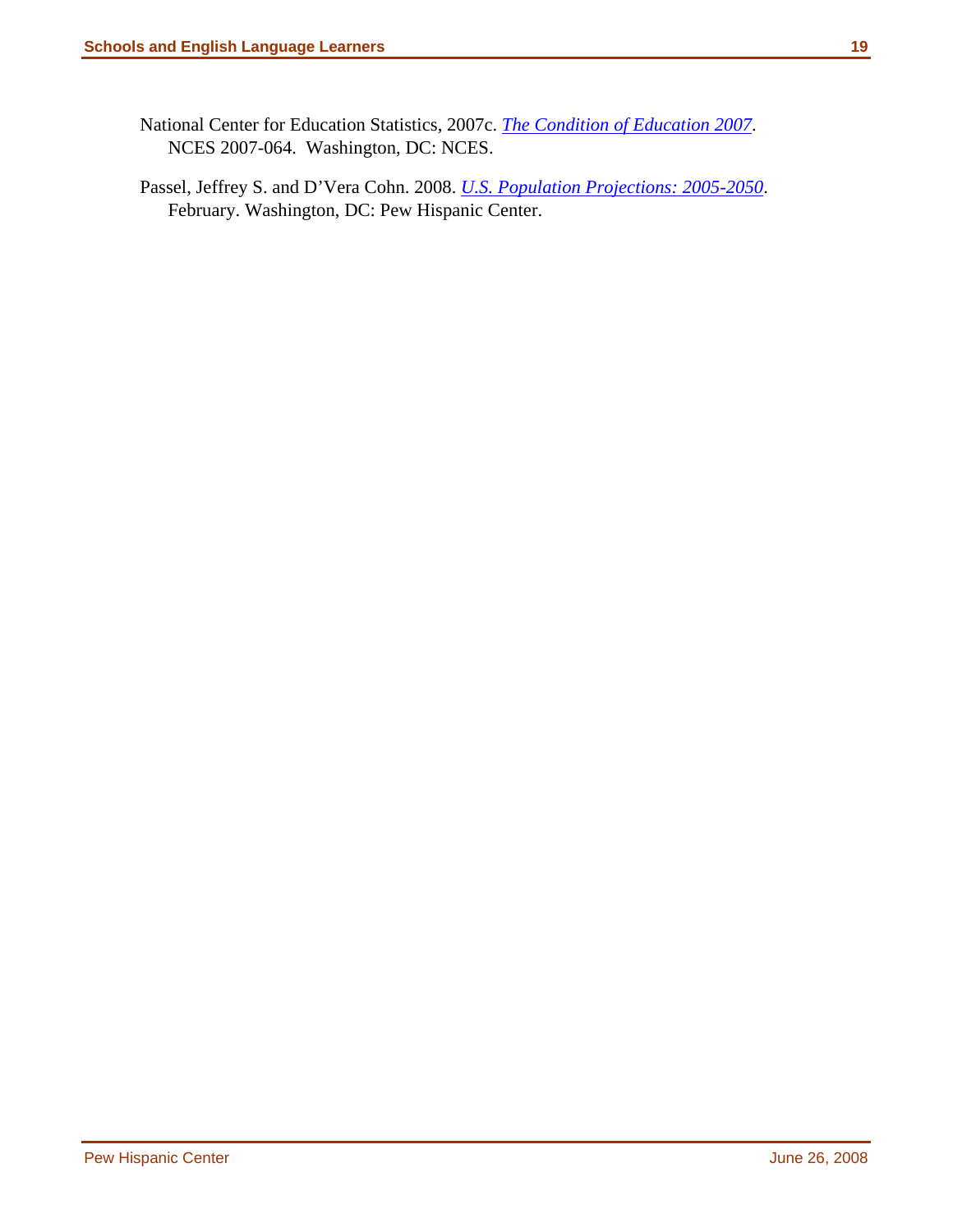### <span id="page-26-0"></span>**Appendix A: Data Sources**

The mathematics achievement tabulations analyzed in this report are based on the U.S. Department of Education's National Longitudinal School-Level State Assessment Score Database.<sup>[12](#page-26-1)</sup> The NLSLSASD records in uniform fashion the scores on state achievement tests for more than 80,000 public schools (McLaughlin, 2005). The achievement data are for public schools, not individual students. Among the NLSLSASD's virtues is that public schools are identified by their National Center for Education Statistics school identification number. Using this, one can easily obtain further information on the characteristics of the public school contained in the National Center for Education Statistics' Common Core of Data (CCD) Public Elementary/Secondary School Universe Survey (for example, school size, student-to-teacher ratio and Title I eligibility). The 2004–05 school year is the latest year available in the NLSLSASD.

The limited data on English language learner achievement in public schools in Illinois precluded including the state in the analysis. Census data indicate that Illinois ranks fifth among states in the size of the public school population that has limited English speaking proficiency. Arizona ranks sixth, and both Arizona and Illinois had about 400,000 Hispanic students enrolled in their public schools in 2004–05 (NCES, 2007b). In the NLSLSASD, 408 Arizona public schools reported results for English language learners in grade 3 mathematics. Only 18 Illinois public schools reported ELL results for grade 3 mathematics. The dearth of Illinois public schools reporting achievement results does not apply to white students. Illinois has more than twice as many white public school students as Arizona, and 1,663 Illinois public schools reported white achievement results for grade 3 mathematics compared with 722 Arizona public schools. Given the size of the limited English speaking population in Illinois, it is surprising how few Illinois public schools report ELL achievement results in the NLSLSASD.

<span id="page-26-1"></span><sup>&</sup>lt;sup>12</sup> The NLSLSASD can be downloaded from <http://www.schooldata.org/>.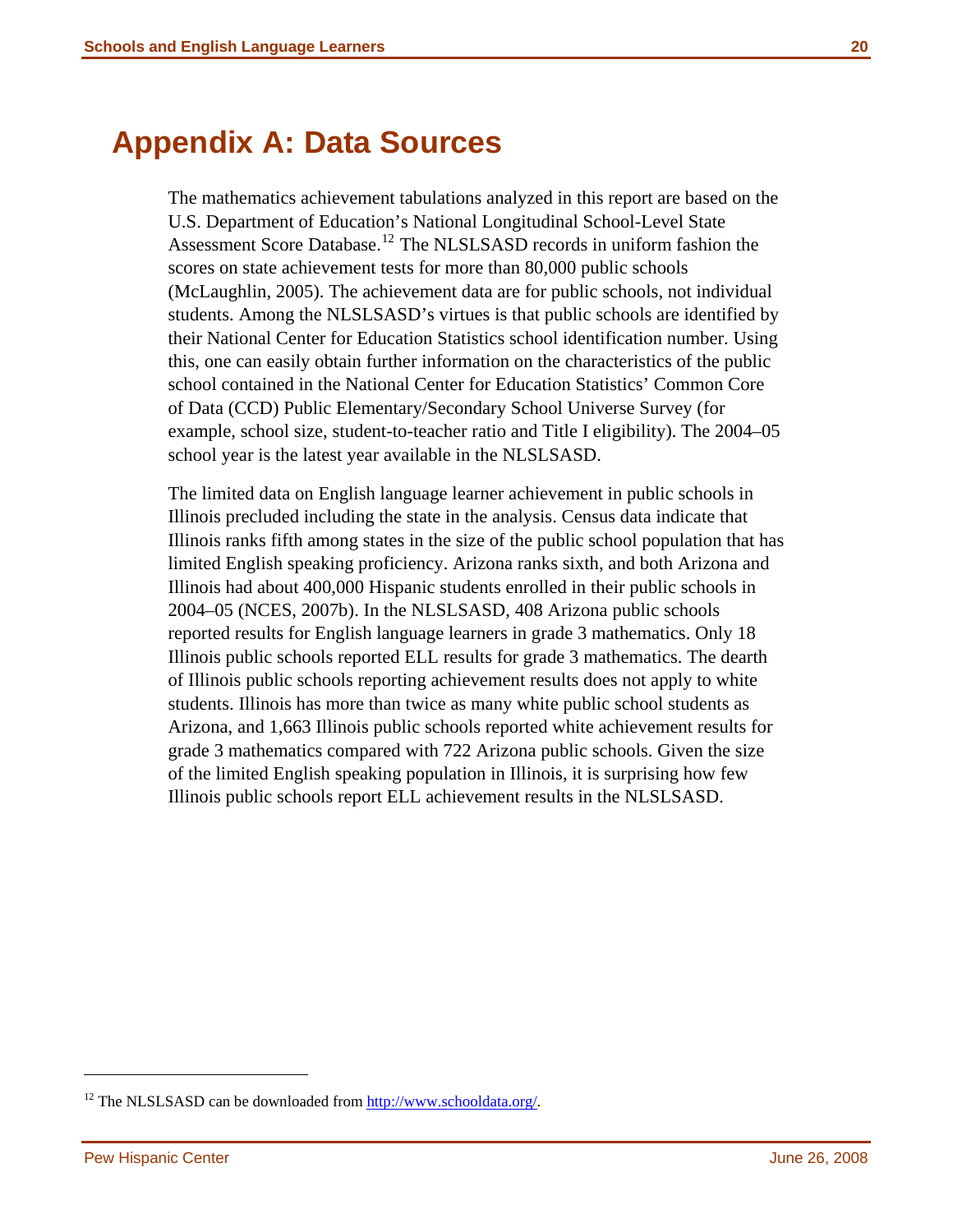For the five states examined in this report (California, Texas, New York, Florida and Arizona), coverage of public schools in the NLSLSASD approximates the universe of regular public schools according to the National Center for Education Statistics' Common Core of Data:

|                 | Table A1<br>Coverage of Public Schools in the<br>2004-05 NLSLSASD                                                 |                                                                             |  |  |  |  |  |  |  |  |
|-----------------|-------------------------------------------------------------------------------------------------------------------|-----------------------------------------------------------------------------|--|--|--|--|--|--|--|--|
|                 | Number of<br>Public Schools -<br>in 2004-05<br><b>NLSLSASD</b>                                                    | Number of 2004-<br>05 Regular Public<br><b>Schools Having</b><br>Membership |  |  |  |  |  |  |  |  |
| <b>State</b>    |                                                                                                                   |                                                                             |  |  |  |  |  |  |  |  |
| California      | 8,191                                                                                                             | 8.046                                                                       |  |  |  |  |  |  |  |  |
| <b>Texas</b>    | 6,976                                                                                                             | 6.967                                                                       |  |  |  |  |  |  |  |  |
| New York        | 3,329                                                                                                             | 4,290                                                                       |  |  |  |  |  |  |  |  |
| <b>Florida</b>  | 3,028                                                                                                             | 3,200                                                                       |  |  |  |  |  |  |  |  |
| <b>Illinois</b> | 3,761                                                                                                             | 3,888                                                                       |  |  |  |  |  |  |  |  |
| Arizona         | 1,803                                                                                                             | 1.823                                                                       |  |  |  |  |  |  |  |  |
| Total           | 27,088                                                                                                            | 28.214                                                                      |  |  |  |  |  |  |  |  |
|                 | Source: 2004-05 National Longitudinal School-Level State<br>Assessment Score Database (NLSLSASD) and NCES (2007b) |                                                                             |  |  |  |  |  |  |  |  |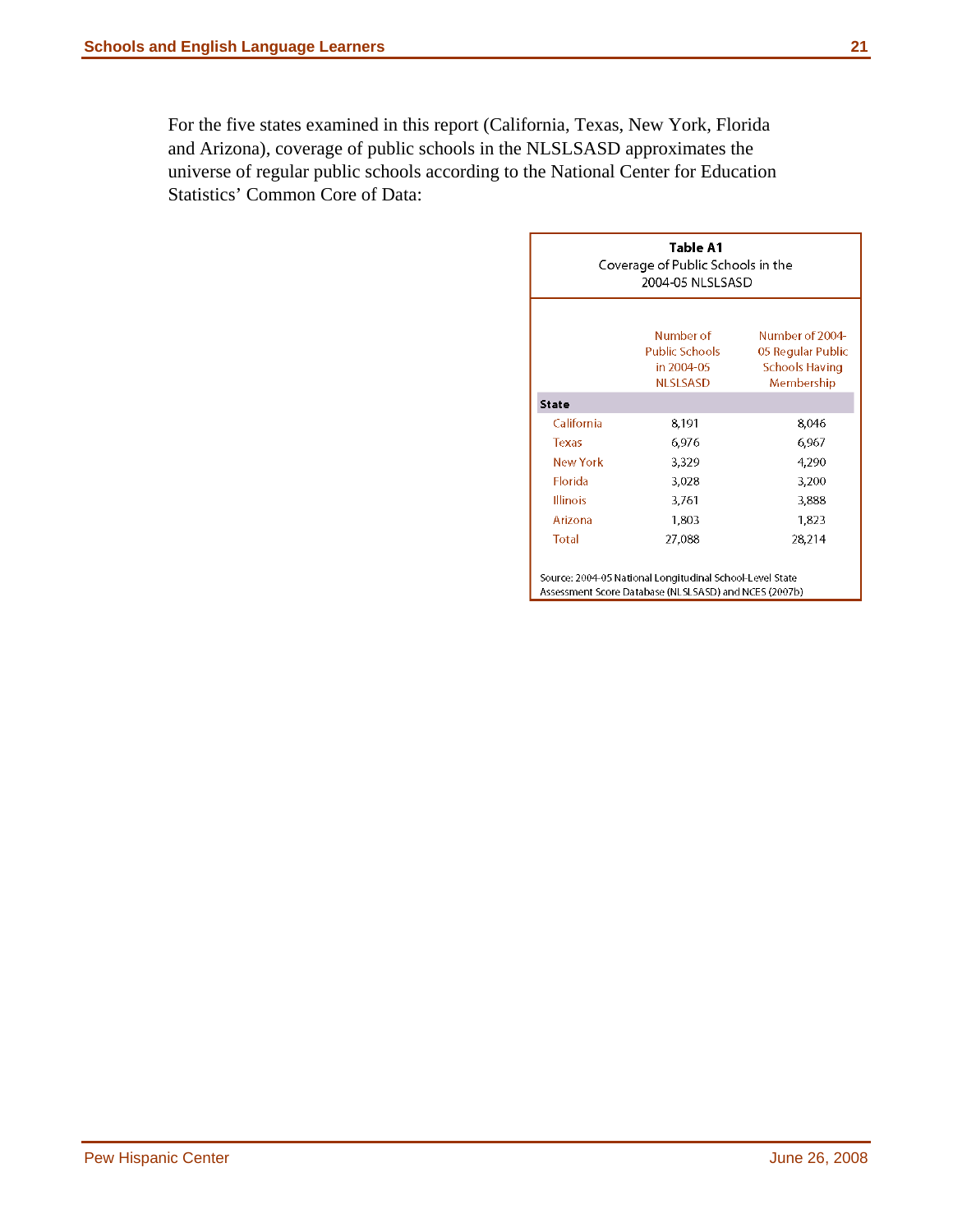NLSLSASD records the results of a school's ELL test-takers. Because ELL enrollments by grade and public school are not available in the CCD, it is difficult to gauge the extent to which the number of ELL mathematics test-takers in the NLSLSASD represents the universe of the ELL student population. According to the NLSLSASD, however, most public schools that administered the mathematics assessment in a grade also tested their ELL students:

|                                                        | GRADE  |                      |               |           |                |                            |  |  |  |  |
|--------------------------------------------------------|--------|----------------------|---------------|-----------|----------------|----------------------------|--|--|--|--|
|                                                        | 3      | 4                    | 5             | 6         | $\overline{7}$ | 8                          |  |  |  |  |
| Public Schools Testing in Math                         |        |                      |               |           |                |                            |  |  |  |  |
| Arizona                                                | 1.082  | $\ddot{\phantom{0}}$ | 1.077         | $\Delta$  |                | 697                        |  |  |  |  |
| California                                             | 5.217  | 5,198                | 5,188         | 3,592     | 2.066          |                            |  |  |  |  |
| Florida                                                | 1.878  | 1.870                | 1.875         | 954       | 848            | 845                        |  |  |  |  |
| <b>New York</b>                                        | $\sim$ | 2,339                | $\sim$ $\sim$ |           |                | 1,169                      |  |  |  |  |
| <b>Texas</b>                                           | 3.847  | 3,820                | 3.582         | 2,330     | 1871           | 1,881                      |  |  |  |  |
| Public Schools Testing ELL Students in Math            |        |                      |               |           |                |                            |  |  |  |  |
| Arizona                                                | 824    | $\sim$               | 780           | $\bullet$ |                | 457                        |  |  |  |  |
| California                                             | 4.848  | 4,787                | 4.720         | 3,172     | 1.715          |                            |  |  |  |  |
| Florida                                                | 1,392  | 1,356                | 1,322         | 632       | 567            | 584                        |  |  |  |  |
| <b>New York</b>                                        | $\sim$ | 1,424                |               |           |                | 660                        |  |  |  |  |
| <b>Texas</b>                                           | 3,222  | 2,777                | 2,526         | 1,608     | 1.186          | 1,156                      |  |  |  |  |
| Percent of Public Schools Testing ELL Students in Math |        |                      |               |           |                |                            |  |  |  |  |
| Arizona                                                | 76     |                      | 72            | $\bullet$ |                | 66                         |  |  |  |  |
| California                                             | 93     | 92                   | 91            | 88        | 83             | $\mathcal{L}_{\mathbf{a}}$ |  |  |  |  |
| Florida                                                | 74     | 73                   | 71            | 66        | 67             | 69                         |  |  |  |  |
| <b>New York</b>                                        | $\sim$ | 61                   | $\sim$ 4      | $\sim$    | $\blacksquare$ | 56                         |  |  |  |  |
| <b>Texas</b>                                           | 84     | 73                   | 71            | 69        | 63             | 61                         |  |  |  |  |

The fact that a nontrivial proportion of public schools did not test any ELL students might be because some public schools do not have any ELL students enrolled.

While many public schools tested ELL students in mathematics, many of those public schools need not report the results of their ELL test-takers' performance. Under NCLB, disaggregation of test-taker scores is not required when a subgroup of students is too small to yield statistically reliable information or when the results would reveal information about individual students (Commission on No Child Left Behind, 2007). As a result of the minimum threshold requirements for reporting a group, the number of public schools reporting results for ELL testtakers is less than the number of public schools testing its ELL students: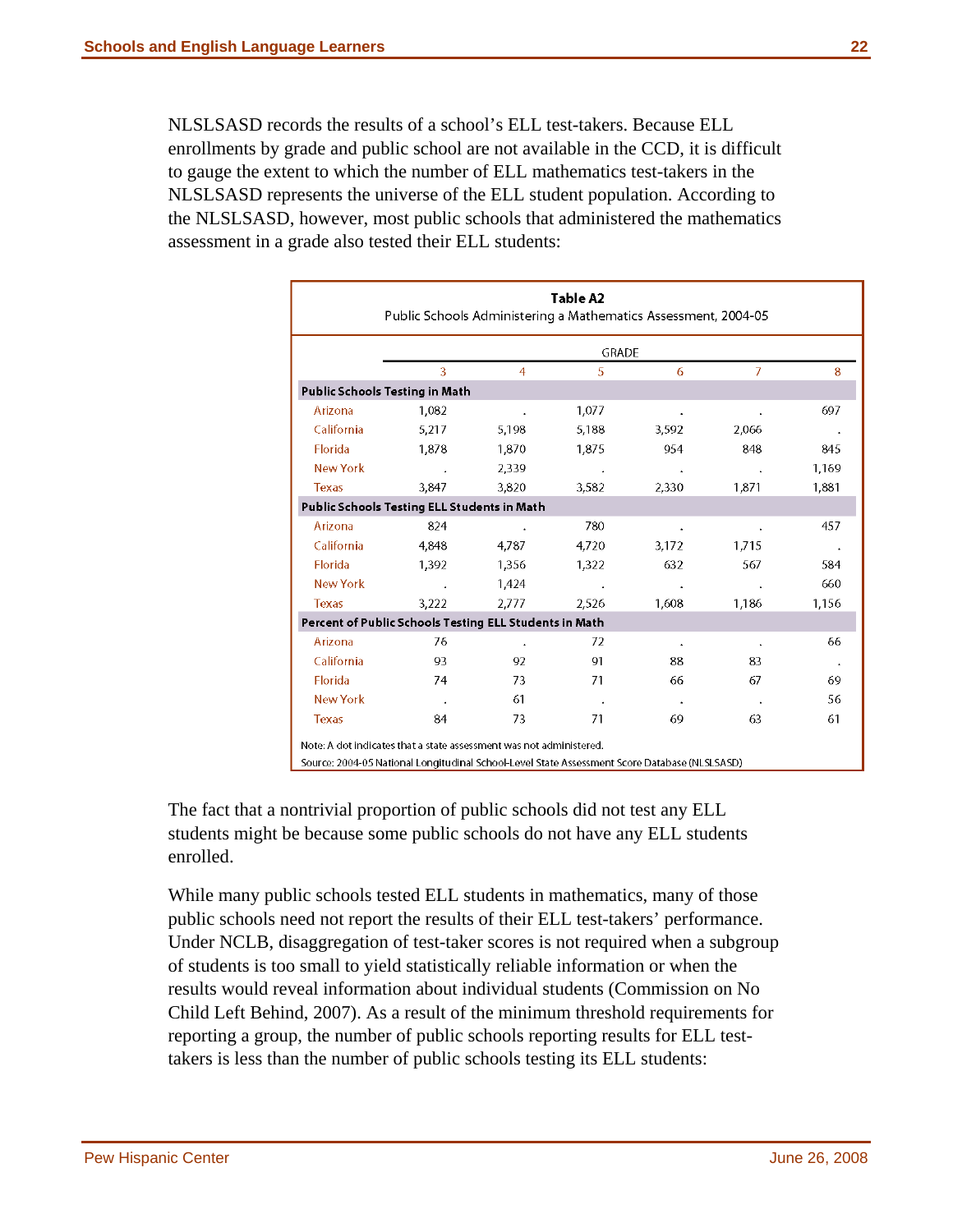|                   |                                                                |                      | GRADE |       |                |       |
|-------------------|----------------------------------------------------------------|----------------------|-------|-------|----------------|-------|
|                   | R                                                              | $\overline{4}$       | 5     | 6     | $\overline{7}$ | 8     |
|                   | Public Schools Reporting Scores for ELL Students in Math       |                      |       |       |                |       |
| Arizona           | 408                                                            |                      | 361   |       |                | 213   |
| California        | 3.398                                                          | 3,186                | 2.962 | 2,003 | 1.187          |       |
| Florida           | 662                                                            | 531                  | 434   | 319   | 303            | 292   |
| Illinois          | 18                                                             |                      | 161   |       |                | 49    |
| <b>New York</b>   | $\sim$                                                         | 763                  |       |       |                | 370   |
| <b>Texas</b>      | 2,071                                                          | 1,530                | 1,379 | 930   | 675            | 631   |
|                   | Public Schools Reporting White Student Results in Math         |                      |       |       |                |       |
| Arizona           | 722                                                            |                      | 716   |       |                | 416   |
| California        | 3.225                                                          | 3,249                | 3,272 | 2,375 | 1,403          |       |
| Florida           | 1,464                                                          | 1.447                | 1,436 | 717   | 650            | 661   |
| <b>Illinois</b>   | 1.663                                                          |                      | 1,560 |       |                | 964   |
| <b>New York</b>   |                                                                | 1.305                |       |       |                | 683   |
| <b>Texas</b>      | 2.697                                                          | 2.699                | 2.436 | 1.747 | 1.483          | 1.478 |
|                   | Public Schools Reporting Black Student Results in Math         |                      |       |       |                |       |
| Arizona           | 107                                                            |                      | 115   |       |                | 140   |
| California        | 964                                                            | 1.029                | 1.094 | 852   | 736            |       |
| <b>Florida</b>    | 1,220                                                          | 1,236                | 1,166 | 624   | 584            | 583   |
| Illinois          | 748                                                            |                      | 769   |       |                | 573   |
| <b>New York</b>   |                                                                | 822                  |       |       |                | 538   |
| <b>Texas</b>      | 1,877                                                          | 1,819                | 1.684 | 1,150 | 899            | 893   |
|                   | Public Schools Reporting ELL and White Student Results in Math |                      |       |       |                |       |
| Arizona           | 241                                                            |                      | 199   |       |                | 137   |
| <b>California</b> | 1.775                                                          | 1,659                | 1.512 | 1,226 | 927            |       |
| <b>Florida</b>    | 508                                                            | 412                  | 322   | 291   | 281            | 268   |
| <b>Illinois</b>   | 14                                                             | $\ddot{\phantom{a}}$ | 59    |       |                | 31    |
| <b>New York</b>   |                                                                | 378                  |       |       |                | 215   |
| <b>Texas</b>      | 1350                                                           | 887                  | 717   | 669   | 549            | 513   |
|                   | Public Schools Reporting ELL and Black Student Results in Math |                      |       |       |                |       |
| Arizona           | 81                                                             |                      | 71    |       |                | 101   |
| <b>California</b> | 778                                                            | 802                  | 793   | 680   | 652            |       |
| Florida           | 493                                                            | 399                  | 312   | 291   | 282            | 271   |
| <b>Illinois</b>   | $\overline{2}$                                                 | $\Delta$             | 49    |       |                | 22    |
| <b>New York</b>   |                                                                | 444                  |       |       |                | 279   |
| <b>Texas</b>      | 1135                                                           | 801                  | 701   | 613   | 487            | 449   |

For example, 5,217 California public schools tested third-grade students in mathematics. Of these, 4,848 tested third-grade ELL students in mathematics and 3,398 had a sufficient number of third grade ELL test-takers to report ELL results for the school. If we want to compare how white test-takers performed in the same public schools, it is important to note that many of the 3,398 public schools reporting ELL performance do not have sufficient numbers of white test-takers to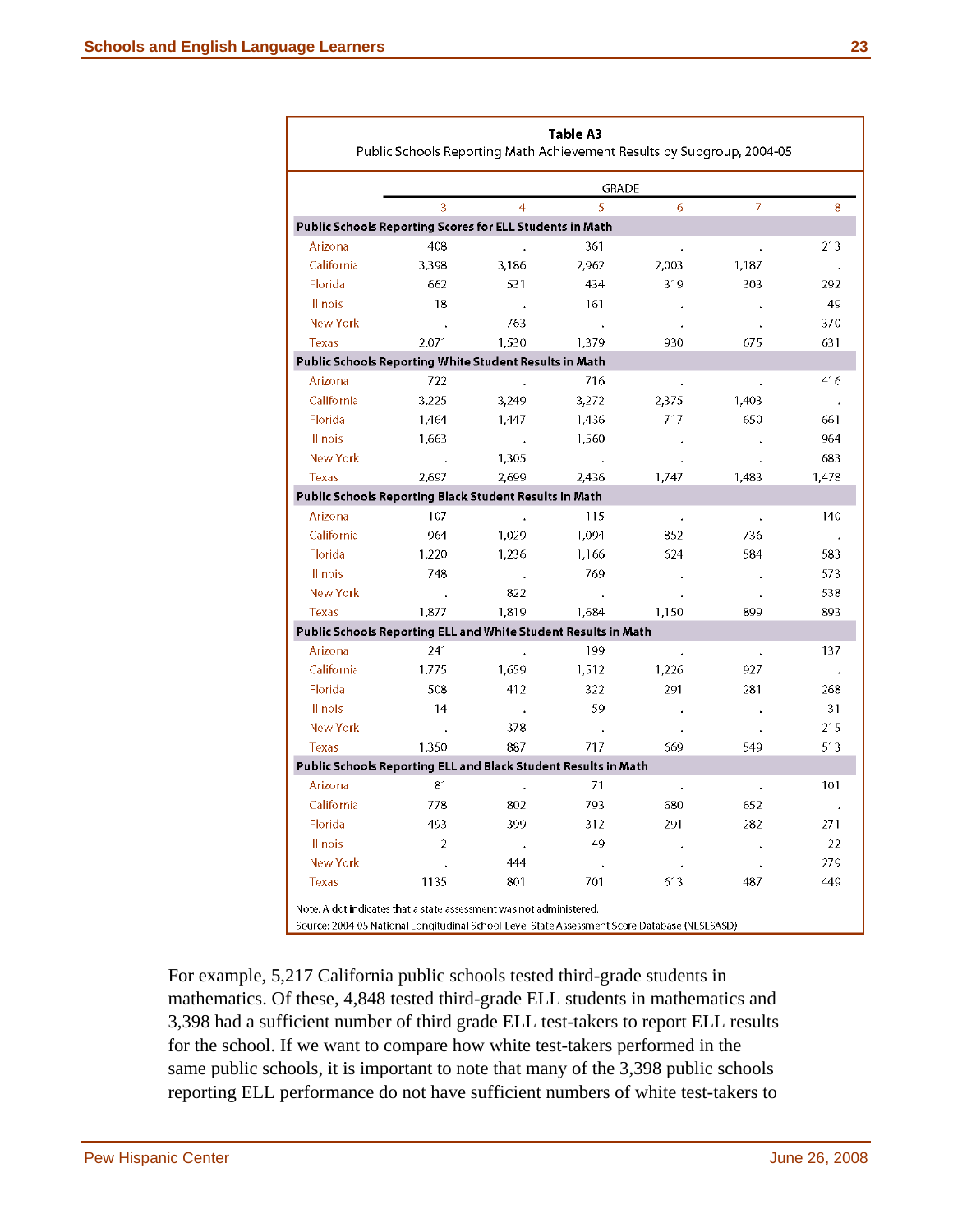report results for their white test-takers. The number of California public schools that reported both ELL test-taker results and white test-taker results in grade 3 mathematics was 1,775.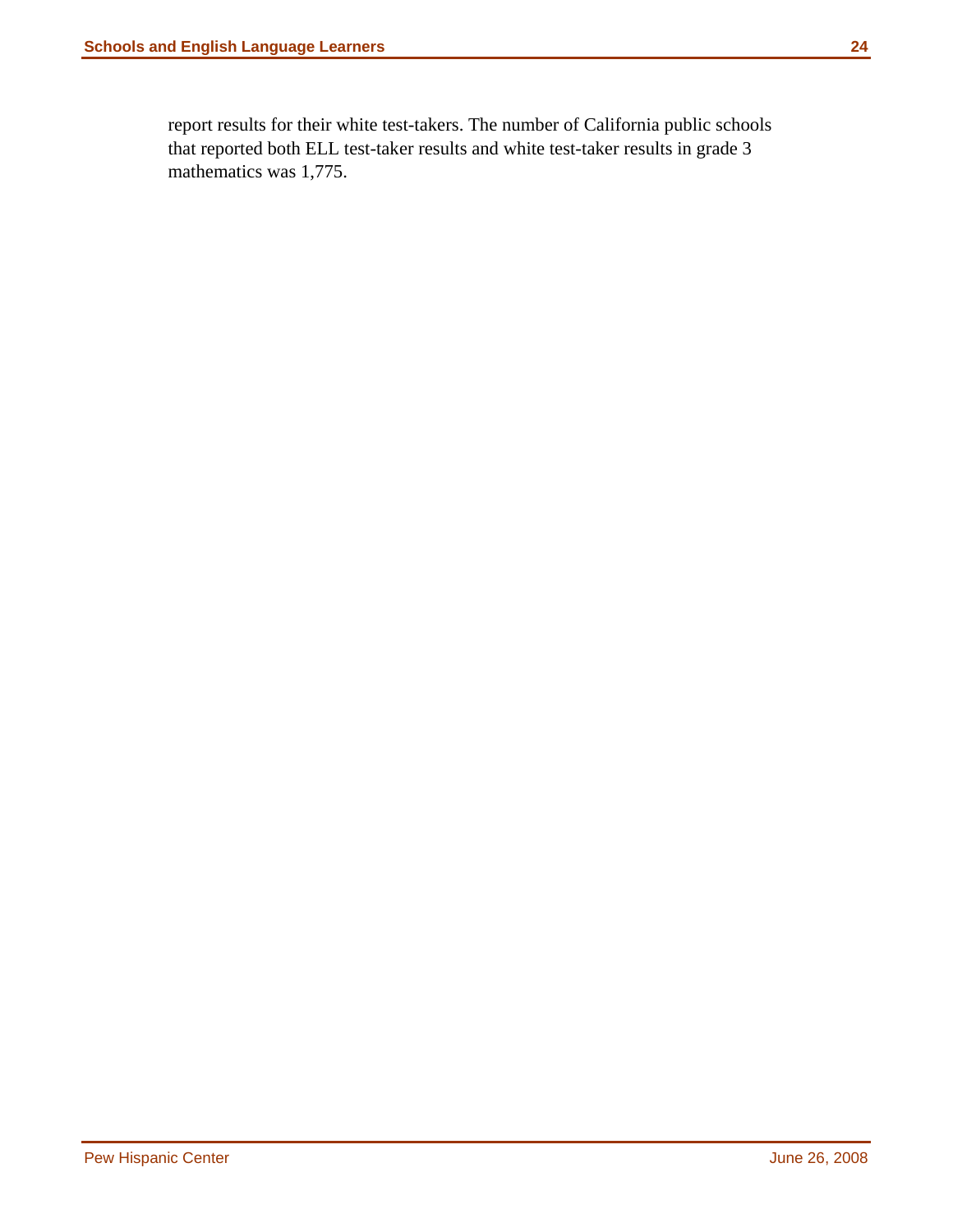# <span id="page-31-0"></span>**Appendix B: Additional Tables**

|                                                                                               |                |         | <b>Table B1</b> |                                                                       |               |                  |               |
|-----------------------------------------------------------------------------------------------|----------------|---------|-----------------|-----------------------------------------------------------------------|---------------|------------------|---------------|
|                                                                                               |                |         |                 | Distribution of Elementary Grade Test-Takers by Type of Public School |               |                  |               |
|                                                                                               |                |         |                 | <b>TEST-TAKERS</b>                                                    |               |                  |               |
|                                                                                               | <b>Schools</b> | Total   | <b>ELLs</b>     | Whites                                                                | <b>Blacks</b> | <b>Hispanics</b> | <b>Asians</b> |
| Arizona                                                                                       |                |         |                 |                                                                       |               |                  |               |
| Not an ELL reporting school                                                                   | 674            | 39,271  | 1,678           | 26,845                                                                | 1,742         | 7777             | 1,326         |
| <b>ELL reporting school</b>                                                                   | 408            | 40,063  | 13,820          | 9.329                                                                 | 2,267         | 25,093           | 570           |
| <b>Total</b>                                                                                  | 1,082          | 79,334  | 15,498          | 36,174                                                                | 4,009         | 32,870           | 1,896         |
| % of 3rd-grade test-takers in ELL schools                                                     |                | 50      | 89              | 26                                                                    | 57            | 76               | 30            |
| California                                                                                    |                |         |                 |                                                                       |               |                  |               |
| Not an ELL reporting school                                                                   | 1,819          | 115,559 | 7,098           | 69,834                                                                | 7,801         | 20,635           | 10,687        |
| ELL reporting school                                                                          | 3,398          | 343,271 | 154,459         | 62,932                                                                | 26,407        | 211.541          | 26,303        |
| Total                                                                                         | 5,217          | 458,830 | 161,557         | 132,766                                                               | 34,208        | 232,176          | 36,990        |
| % of 3rd-grade test-takers in ELL schools                                                     |                | 75      | 96              | 47                                                                    | 77            | 91               | 71            |
| Florida                                                                                       |                |         |                 |                                                                       |               |                  |               |
| Not an ELL reporting school                                                                   | 1,216          | 111,443 | 2,885           | 66,043                                                                | 26,264        | 12,401           | 2,208         |
| <b>ELL reporting school</b>                                                                   | 662            | 91,696  | 17,501          | 28.034                                                                | 21,550        | 36.761           | 2,095         |
| <b>Total</b>                                                                                  | 1.878          | 203,139 | 20,386          | 94.077                                                                | 47,814        | 49.162           | 4,303         |
| % of 3rd-grade test-takers in ELL schools                                                     |                | 45      | 86              | 30                                                                    | 45            | 75               | 49            |
| <b>New York</b>                                                                               |                |         |                 |                                                                       |               |                  |               |
| Not an ELL reporting school                                                                   | 1,576          | 118,000 | 1,393           | 88.898                                                                | 17,132        | 7182             | 4,150         |
| <b>ELL reporting school</b>                                                                   | 763            | 87,143  | 13,927          | 20741                                                                 | 21,708        | 34 207           | 10,113        |
| Total                                                                                         | 2,339          | 205,143 | 15,320          | 109,639                                                               | 38,840        | 41.389           | 14,263        |
| % of 4th-grade test-takers in ELL schools                                                     |                | 42      | 91              | 19                                                                    | 56            | 83               | 71            |
| Texas                                                                                         |                |         |                 |                                                                       |               |                  |               |
| Not an ELL reporting school                                                                   | 1,776          | 101,448 | 2,620           | 57,752                                                                | 15,252        | 25.136           | 2,680         |
| <b>ELL reporting school</b>                                                                   | 2,071          | 174,433 | 41,585          | 53,111                                                                | 24,587        | 88,875           | 7,101         |
| <b>Total</b>                                                                                  | 3,847          | 275.881 | 44,205          | 110,863                                                               | 39,839        | 114.011          | 9,781         |
| % of 3rd-grade test-takers in ELL schools                                                     |                | 63      | 94              | 48                                                                    | 62            | 78               | 73            |
| Source: 2004-05 National Longitudinal School-Level State Assessment Score Database (NLSLSASD) |                |         |                 |                                                                       |               |                  |               |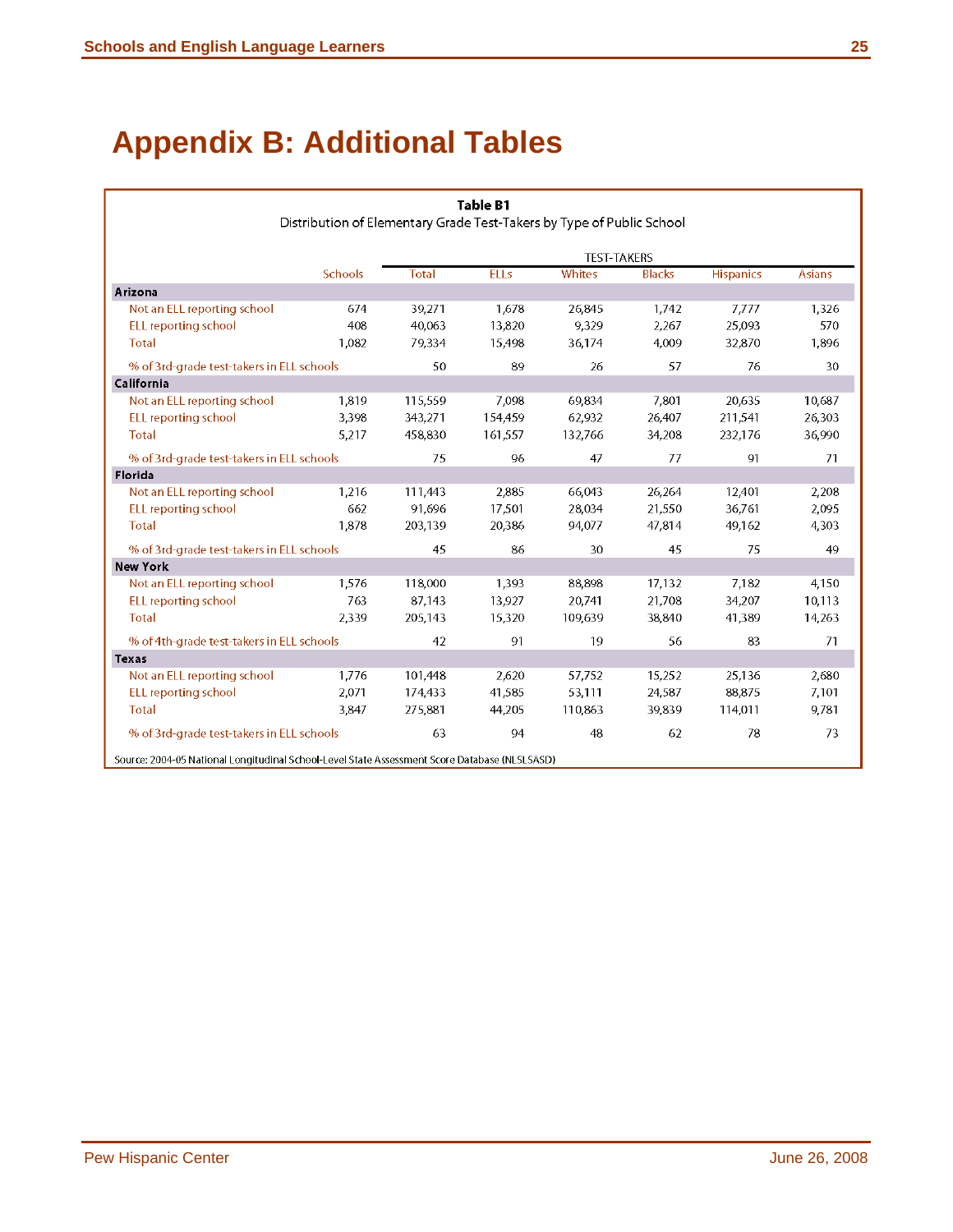Г

| Distribution of Middle School Grade Test-Takers by Type of Public School                      |                |              |             |                    |               |                  |               |  |  |
|-----------------------------------------------------------------------------------------------|----------------|--------------|-------------|--------------------|---------------|------------------|---------------|--|--|
|                                                                                               |                |              |             | <b>TEST-TAKERS</b> |               |                  |               |  |  |
|                                                                                               | <b>Schools</b> | <b>Total</b> | <b>ELLs</b> | Whites             | <b>Blacks</b> | <b>Hispanics</b> | <b>Asians</b> |  |  |
| Arizona                                                                                       |                |              |             |                    |               |                  |               |  |  |
| Not an ELL reporting school                                                                   | 484            | 30,576       | 923         | 20.995             | 1,315         | 5,871            | 824           |  |  |
| ELL reporting school                                                                          | 213            | 47,549       | 9,162       | 17,224             | 2,688         | 23,150           | 909           |  |  |
| <b>Total</b>                                                                                  | 697            | 78125        | 10,085      | 38.219             | 4,003         | 29.021           | 1,733         |  |  |
| % of 8th-grade test-takers in ELL schools                                                     |                | 61           | 91          | 45                 | 67            | 80               | 52            |  |  |
| California                                                                                    |                |              |             |                    |               |                  |               |  |  |
| Not an ELL reporting school                                                                   | 879            | 64.373       | 2,149       | 40764              | 3,971         | 11 030           | 4,801         |  |  |
| ELL reporting school                                                                          | 1,187          | 402.315      | 98,837      | 107,382            | 33,003        | 208,368          | 34,864        |  |  |
| <b>Total</b>                                                                                  | 2,066          | 466,688      | 100,986     | 148.146            | 36,974        | 219.398          | 39,665        |  |  |
| % of 7th-grade test-takers in ELL schools                                                     |                | 86           | 98          | 72                 | 89            | 95               | 88            |  |  |
| Florida                                                                                       |                |              |             |                    |               |                  |               |  |  |
| Not an ELL reporting school                                                                   | 553            | 83,752       | 1,003       | 55,233             | 18,012        | 6,992            | 1,517         |  |  |
| <b>ELL reporting school</b>                                                                   | 292            | 118.145      | 10.473      | 45.711             | 28.432        | 38.582           | 2,742         |  |  |
| <b>Total</b>                                                                                  | 845            | 201.897      | 11.476      | 100.944            | 46.444        | 45.574           | 4.259         |  |  |
| % of 8th-grade test-takers in ELL schools                                                     |                | 59           | 91          | 45                 | 61            | 85               | 64            |  |  |
| <b>New York</b>                                                                               |                |              |             |                    |               |                  |               |  |  |
| Not an ELL reporting school                                                                   | 799            | 110,414      | 643         | 88.163             | 12,762        | 5,921            | 2,960         |  |  |
| ELL reporting school                                                                          | 370            | 107.813      | 12,331      | 31.752             | 29,314        | 35,648           | 10,761        |  |  |
| <b>Total</b>                                                                                  | 1,169          | 218,227      | 12,974      | 119.915            | 42,076        | 41,569           | 13,721        |  |  |
| % of 8th-grade test-takers in ELL schools                                                     |                | 49           | 95          | 26                 | 70            | 86               | 78            |  |  |
| Texas                                                                                         |                |              |             |                    |               |                  |               |  |  |
| Not an ELL reporting school                                                                   | 1,250          | 114.737      | 1,119       | 71.638             | 13,764        | 25.599           | 3,141         |  |  |
| <b>ELL</b> reporting school                                                                   | 631            | 177.147      | 13,883      | 48.515             | 26,911        | 95.298           | 5,764         |  |  |
| Total                                                                                         | 1,881          | 291 884      | 15,002      | 120,153            | 40,675        | 120.897          | 8,905         |  |  |
| % of 8th-grade test-takers in ELL schools                                                     |                | 61           | 93          | 40                 | 66            | 79               | 65            |  |  |
| Source: 2004-05 National Longitudinal School-Level State Assessment Score Database (NLSLSASD) |                |              |             |                    |               |                  |               |  |  |

#### Table B2